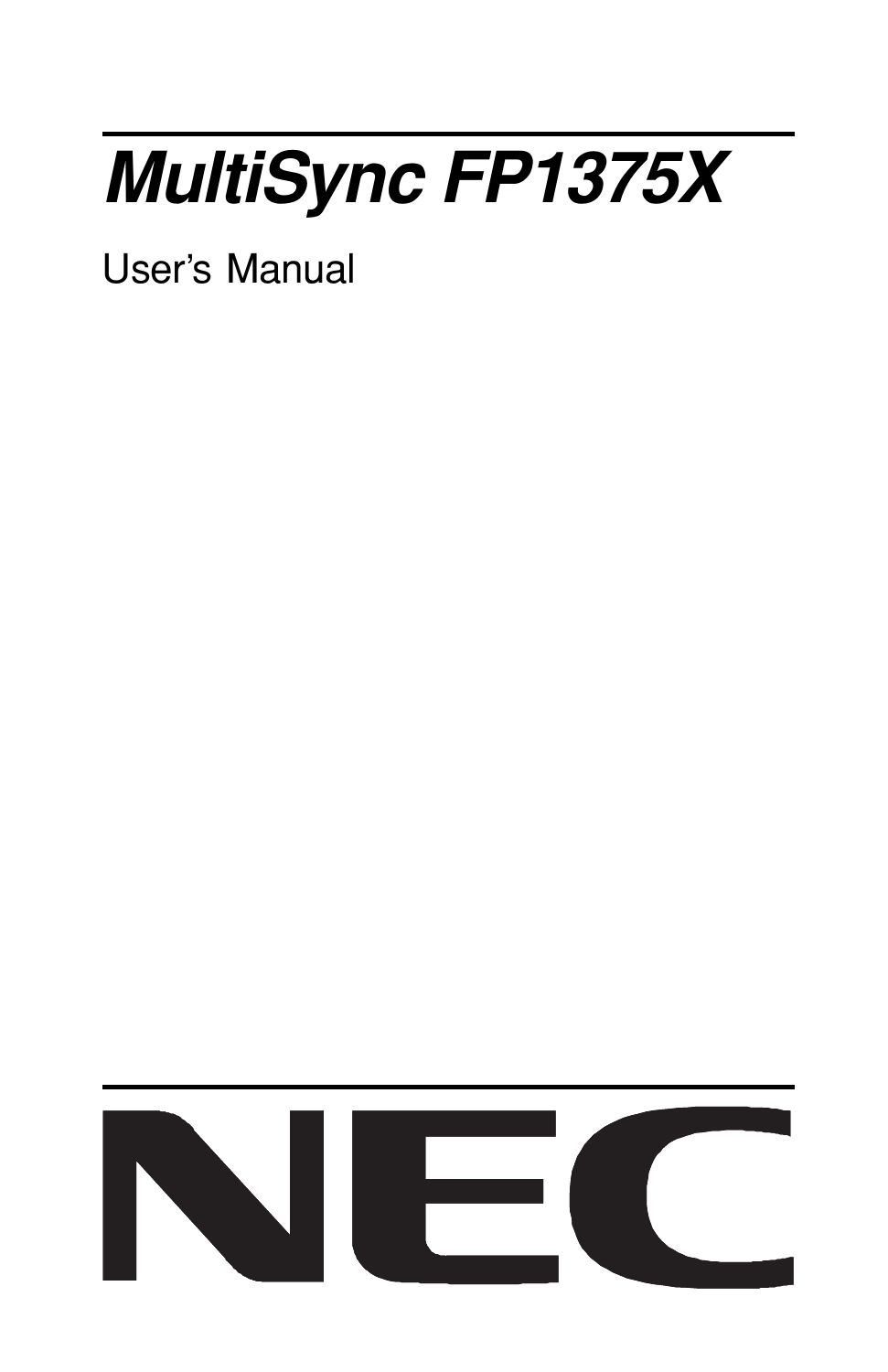### **Declaration**

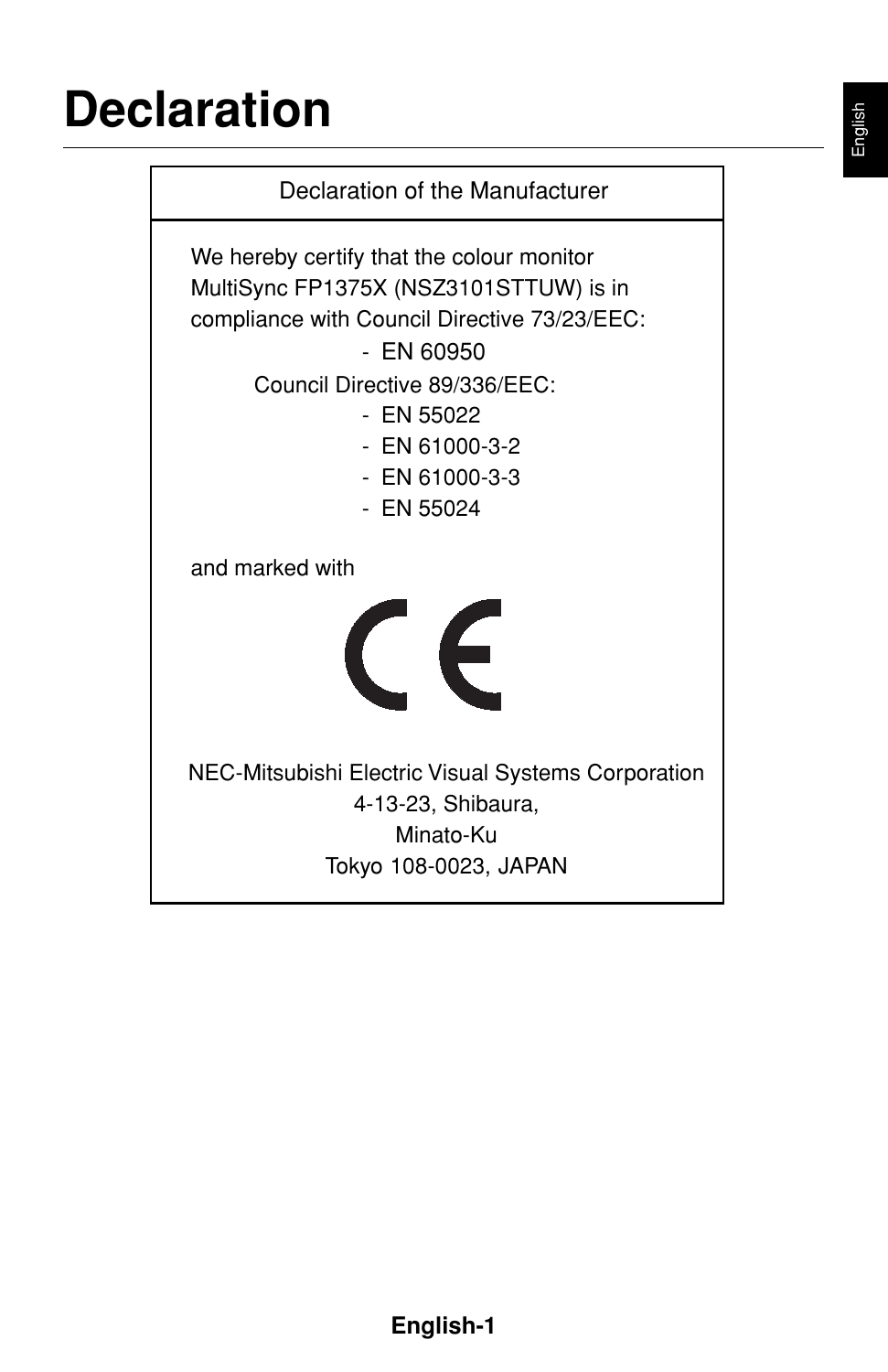## **Safety Instruction**



### **WARNING**



WITH AN EXTENSION CORD RECEPTACLE OR OTHER OUTLETS UNLESS THE PRONGS CAN BE FULLY INSERTED.

REFRAIN FROM OPENING THE CABINET AS THERE ARE HIGH VOLTAGE COMPONENTS INSIDE. REFER SERVICING TO QUALIFIED SERVICE **PERSONNEL** 

### **CAUTION**



RISK OF ELECTRIC SHOCK • DO NOT OPEN



CAUTION INSIDE. REFER SERVICING TO QUALIFIED SERVICE PERSONNEL. CAUTION: TO REDUCE THE RISK OF ELECTRIC SHOCK,DO NOT REMOVE COVER (OR BACK). NO USER SERVICEABLE PARTS



This symbol warns user that uninsulated voltage within the unit may have sufficient magnitude to cause electric shock. Therefore, it is dangerous to make any kind of contact with any part inside this unit.



This symbol alerts the user that important literature concerning the operation and maintenance of this unit has been included. Therefore, it should be read carefully in order to avoid any problems.

#### **VCCI Statement**

この装置は、情報処理装置等電波障害自主規制協議会(VCCI)の基準 に基づくクラスB情報技術装置です。 この装置は、 家庭環境で使用 することを目的としていますが、 この装置がラジオやテレビジョン 受信機に近接して使用されると、 受信障害を引き起こすことがあり ます。 取扱説明書に従って正しい取り扱いをしてください。

ENERGY STAR® is a U.S. registered trademark. All other brands and product names are trademarks or registered trademarks of their respective owners.

As an ENERGY STAR Partner, NEC-Mitsubishi Electric Visual Systems Corporation has determined that this product meets the ENERGY STAR guidelines for energy efficiency.

The ENERGY STAR emblem does not represent EPA endorsement of any product or service. All other trademarks mentioned in this manual are the property of their respective owners.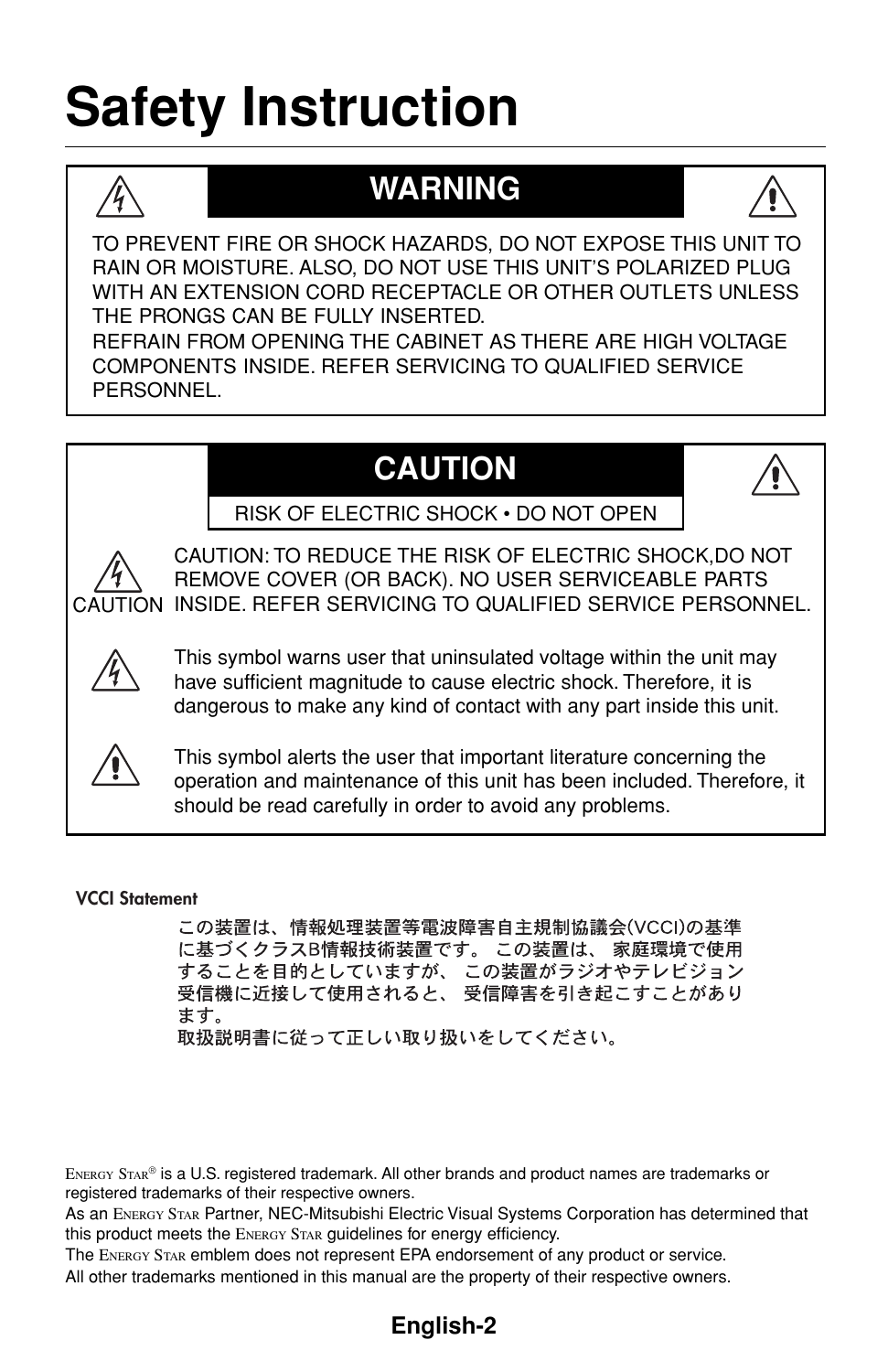### **Canadian Department of Communications Compliance Statement**

**DOC:** This Class B digital apparatus meets all requirements of the Canadian Interference-Causing Equipment Regulations.

**C-UL:** Bears the C-UL Mark and is in compliance with Canadian Safety Regulations according to CSA C22.2 #950.

### **FCC Information**

- 1. Use the attached specified cables with the MultiSync FP1375X colour monitor so as not to interfere with radio and television reception.
	- (1) Please use the supplied power cable or equivalent to ensure FCC compliance.
	- (2) Shielded video type signal cable.
		- Use of other cables and adapters may cause interference with radio and television reception.
- 2. This equipment has been tested and found to comply with the limits for a Class B digital device, pursuant to part 15 of the FCC Rules. These limits are designed to provide reasonable protection against harmful interference in a residential installation. This equipment generates, uses, and can radiate radio frequency energy, and, if not installed and used in accordance with the instructions, may cause harmful interference to radio communications. However, there is no guarantee that interference will not occur in a particular installation. If this equipment does cause harmful interference to radio or television reception, which can be determined by turning the equipment off and on, the user is encouraged to try to correct the interference by one or more of the following measures:
	- Reorient or relocate the receiving antenna.
	- Increase the separation between the equipment and receiver.
	- Connect the equipment into an outlet on a circuit different from that to which the receiver is connected.
	- Consult your dealer or an experienced radio/TV technician for help.

If necessary, the user should contact the dealer or an experienced radio/television technician for additional suggestions. The user may find the following booklet, prepared by the Federal Communications Commission, helpful: "How to Identify and Resolve Radio-TV Interference Problems." This booklet is available from the U.S. Government Printing Office, Washington, D.C., 20402, Stock No. 004-000-00345-4.

No user serviceable parts inside. Do not attempt to modify this equipment. If modified, your authority to operate this equipment might be voided by FCC.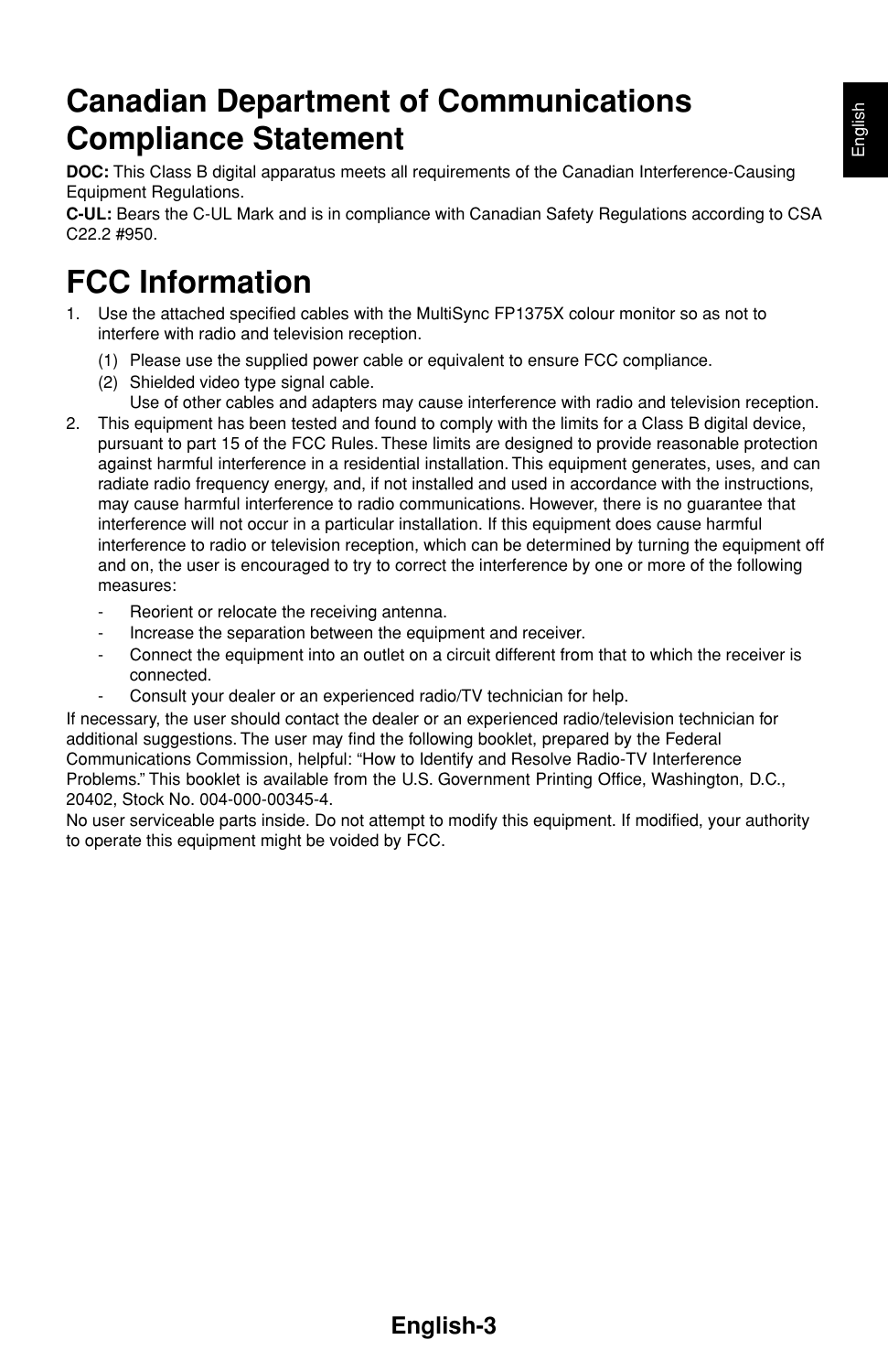# **Contents**

Your new MultiSync FP1375X monitor box\* should contain the following:

- MultiSync FP1375X Monitor with tilt/swivel base
- Power cord for E.U.
- Power cord for U.K.
- Video Signal Cable (VGA to DVI-A)
- Video Signal Cable (DVI-D to DVI-D)
- User's Manual
- USB cable
- CD-ROM:

Includes complete User's Manual in PDF format and Windows related files (INF file and colour profile). To see the complete User's Manual, Acrobat Reader 4.0 must be installed at your PC.



Remember to save your original box and packing material to transport or ship the monitor.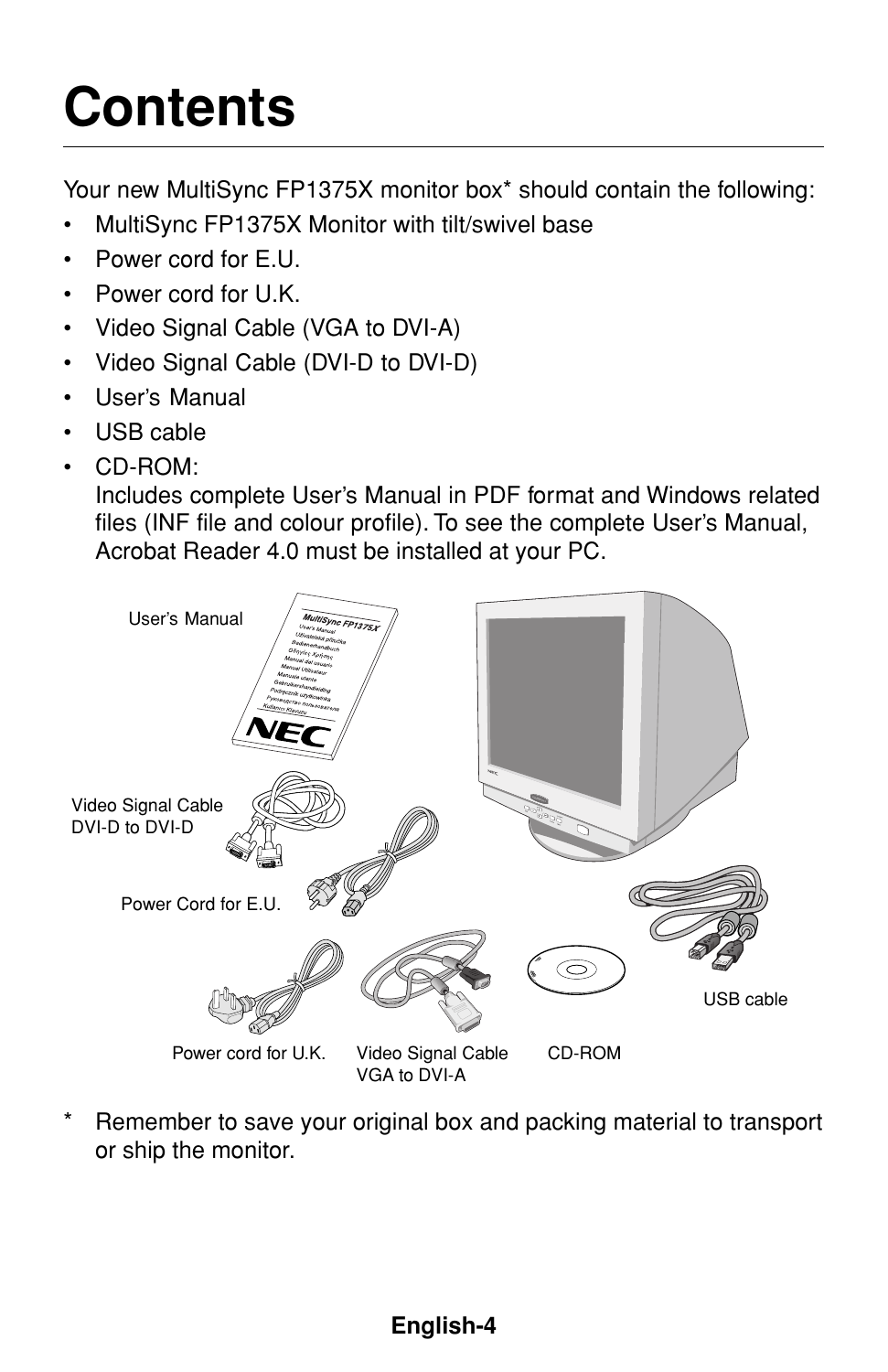# **Quick Start**

To attach the MultiSync FP1375X monitor to your system, follow these instructions:

- 1. Turn off the power to your computer.
- 2. If necessary, install the display card into your system. For more information, refer to the display card manual.
- 3. **For the PC Analog output:** Connect the VGA to DVI-A signal cable to the connector of the display card in your system (**Figure A.1**). Tighten all screws.

**For the PC with DVI digital output:** Connect the DVI-D to DVI-D signal cable to the connector of the display card in your system (**Figure A.2**). Tighten all screws.

**For the Mac:** Connect the Macintosh cable adapter (not included)to the monitor connector on the Macintosh (**Figure B.1**). Attach the VGA end of the captive signal cable to the Macintosh cable adapter on the computer (**Figure B.1**). Tighten all screws.

**NOTE:** Incorrect cable connections may result in irregular operation, damage display quality/components of CRT monitor.



**Figure A.1 Figure A.2**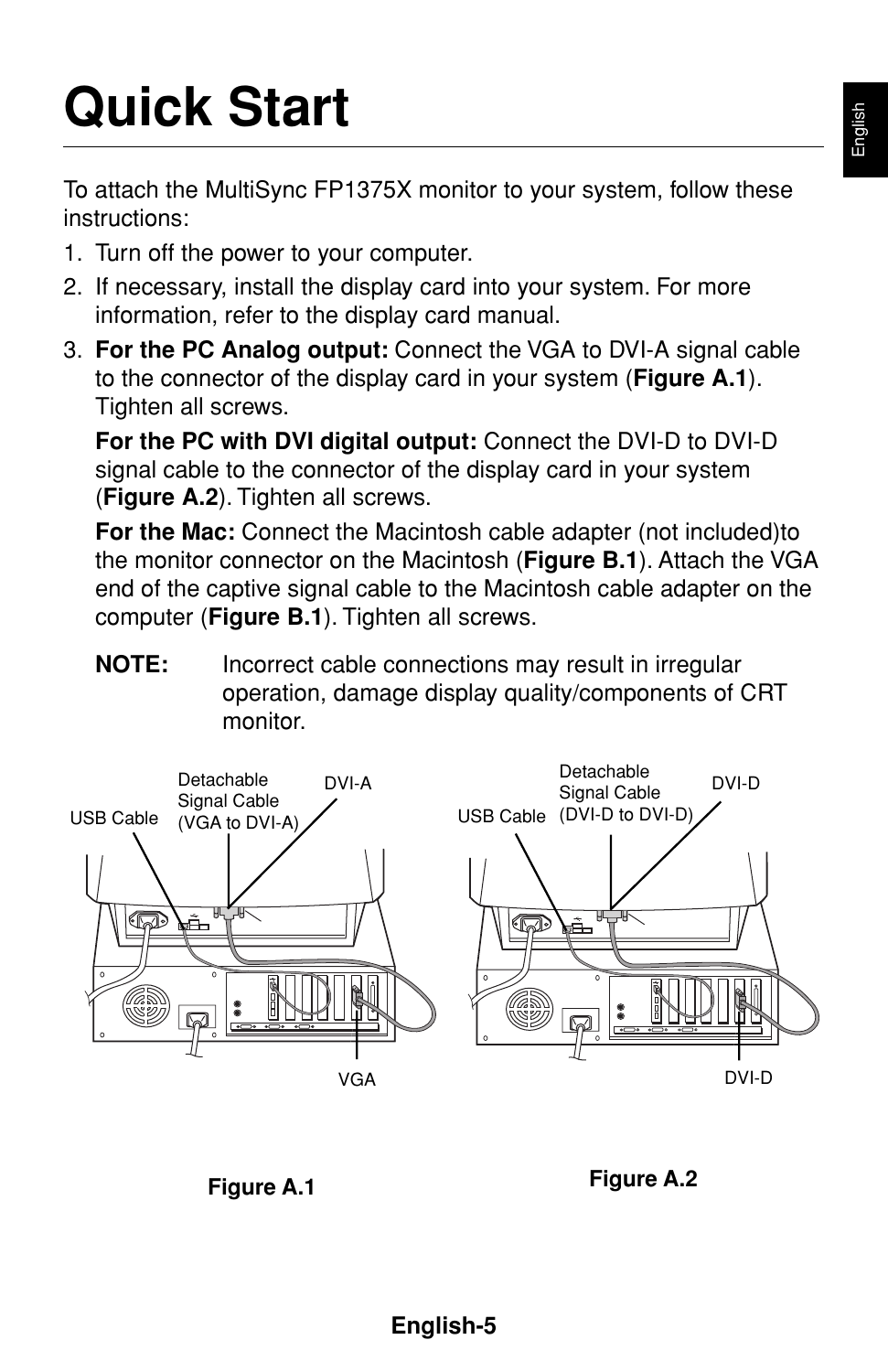- 4. The Windows® 95/98/2000/Me INF file for your MultiSync monitor can be found on the CD-ROM, delivered with the monitor.
- 5. Connect one end of the power cord to the MultiSync FP1375X monitor and the other end to the power outlet (**Figure C.1**).
- 6. Turn on the monitor (**Figure D.1**).
- 7. Turn on the Computer.
	- **NOTE:** If you have any problems, please refer to the **Troubleshooting** section of this User's Manual.

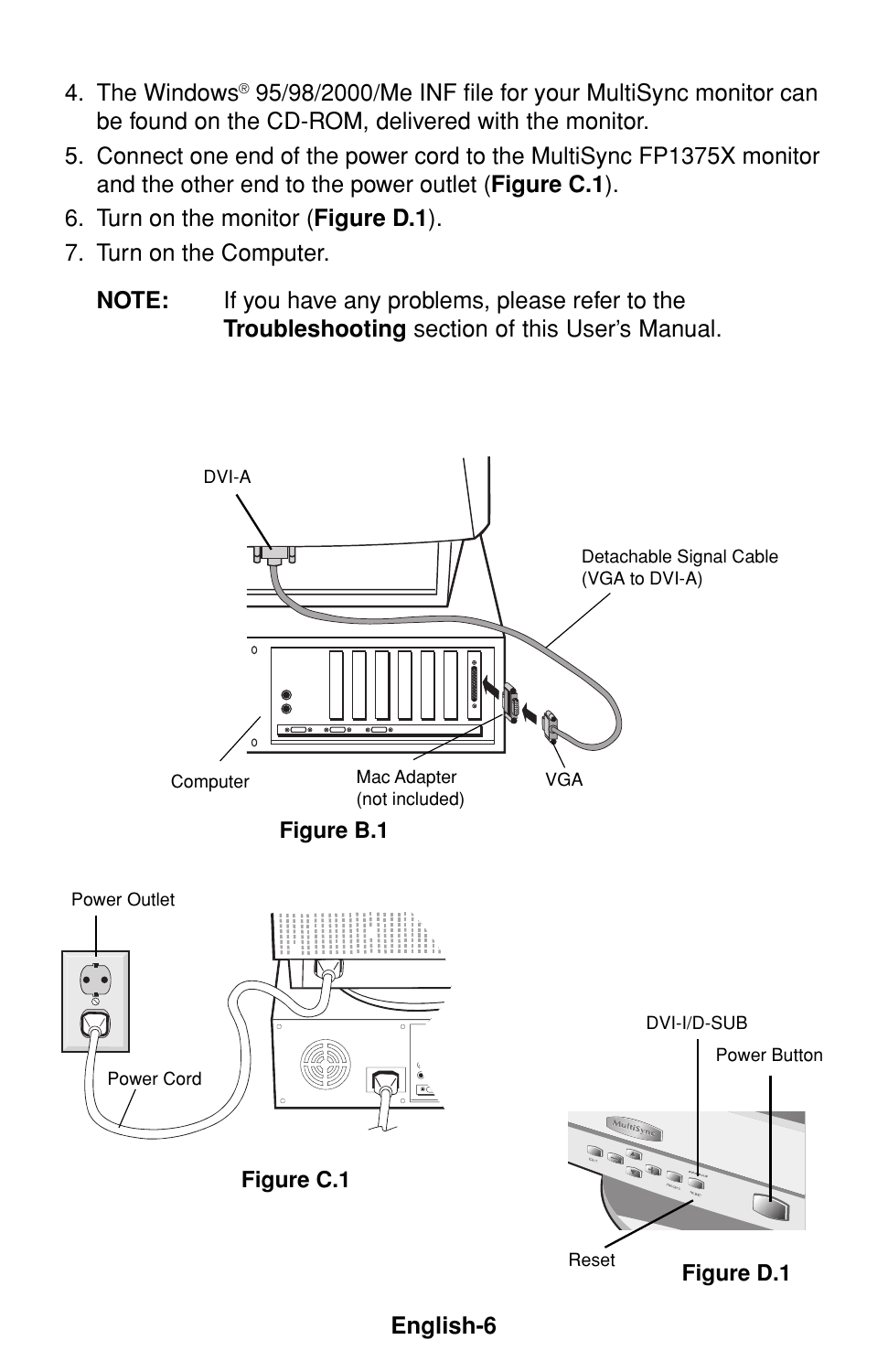# **Controls**

OSM (On-Screen Manager) control buttons on the front of the monitor function as follows:

|                                             | <b>Main Menu</b>                                                                             |                                                                                                                               | Sub-Menu                                                                              |  |
|---------------------------------------------|----------------------------------------------------------------------------------------------|-------------------------------------------------------------------------------------------------------------------------------|---------------------------------------------------------------------------------------|--|
| <b>EXIT</b>                                 | Exits the OSM menu.                                                                          |                                                                                                                               | Exits to the OSM main menu.                                                           |  |
| CONTROL $\blacktriangle/\blacktriangledown$ | Moves the highlighted<br>area up/down to select<br>one of the controls.                      |                                                                                                                               | Moves the highlighted area<br>up/down to select one of the<br>controls.               |  |
| CONTROL-/+                                  | Moves highlighted area<br>the controls.                                                      | left/right to select one of                                                                                                   | Moves the bar in the - or $+$<br>direction to decrease or<br>increase the adjustment. |  |
| <b>PROCEED</b>                              | Has no function.                                                                             |                                                                                                                               | Only executes control or<br>enters sub-menu.                                          |  |
| <b>RESET</b>                                | With OSM menu screen,<br>reset.                                                              |                                                                                                                               | Resets all the controls within<br>the highlighted menu to the<br>factory setting.     |  |
|                                             | <b>NOTE:</b>                                                                                 | When RESET is pressed in the main and<br>sub-menu, a warning window will appear<br>allowing you to cancel the reset function. |                                                                                       |  |
| <b>D-SUB/DVI-I</b>                          | Without OSM menu screen, push to select the signal input<br>connector, D-SUB (VGA) or DVI-I. |                                                                                                                               |                                                                                       |  |
|                                             | <b>NOTE:</b>                                                                                 | When the DVI input has been changed,<br>you must restart your computer.                                                       |                                                                                       |  |

When OSM controls are activated, icons are displayed at the top of the menu. If an arrow  $(\rightarrow)$  is displayed in a sub-menu, it indicates further choices are available. To enter a sub-menu, press **PROCEED**.

#### $\bigcirc$ **Brightness/Contrast Controls**

**Brightness:** Adjusts the overall image and background screen brightness.

**Contrast:** Adjusts the image brightness in relation to the background.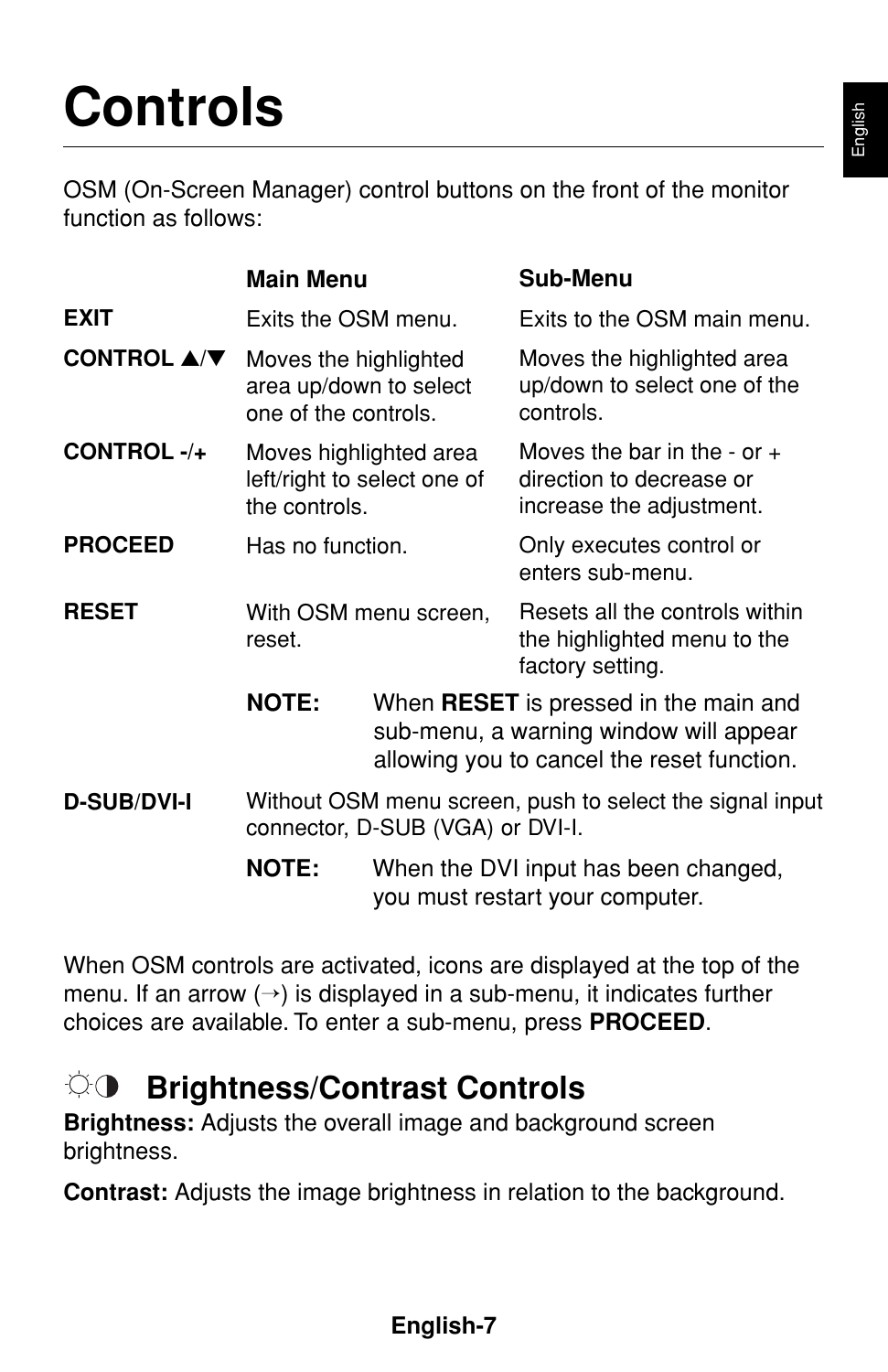**Degauss:** Eliminates the build-up of stray magnetic fields which alter the correct scan of the electron beams and affect the purity of the screen colours, focus, and convergence. When activated, your screen image will jump and waver a bit as the screen is demagnetised.

**Caution:** Please allow a minimum of 20 minutes to elapse between uses of the Degauss function.

### **Size and Position Controls**

**Auto Adjust:** Automatically adjust the horizontal and vertical size and position settings for applicable timings.

**Left/Right:** Moves the image horizontally (left or right).

**Down/Up:** Moves the image vertically (up or down).

**Narrow/Wide:** Decreases or increases the horizontal size of the image.

**Short/Tall:** Decreases or increases the vertical size of the image.

### **Colour Control/Colour Control System**

Colour presets 1 through 5 selects the desired colour setting. The bar is replaced by the colour setting choice from 1 to 5. Each colour setting is adjusted at the factory to the stated Kelvin. If a setting is adjusted, the name of the setting will change from Kelvin to Custom.

**Red, Green, Blue:** Colour Control System decreases or increases the monitor's red, green or blue colour guns depending upon which is selected. The change in colour will appear on screen and the direction (decrease or increase) will be shown by the bars.

**sRGB Mode:** sRGB mode provides the suitable colour managed picture image. You can not change Red, Green and Blue colours individually.

**NOTE:** In this mode, Brightness and Contrast are not adjustable.

### **AG** Geometry Controls

### **Geometry Controls Menu**

The **Geometry** controls allow you to adjust the curvature or angle of the sides of your display.

**Sides In/Out (pincushion):** Decreases or increases the curvature of the sides either inward or outward.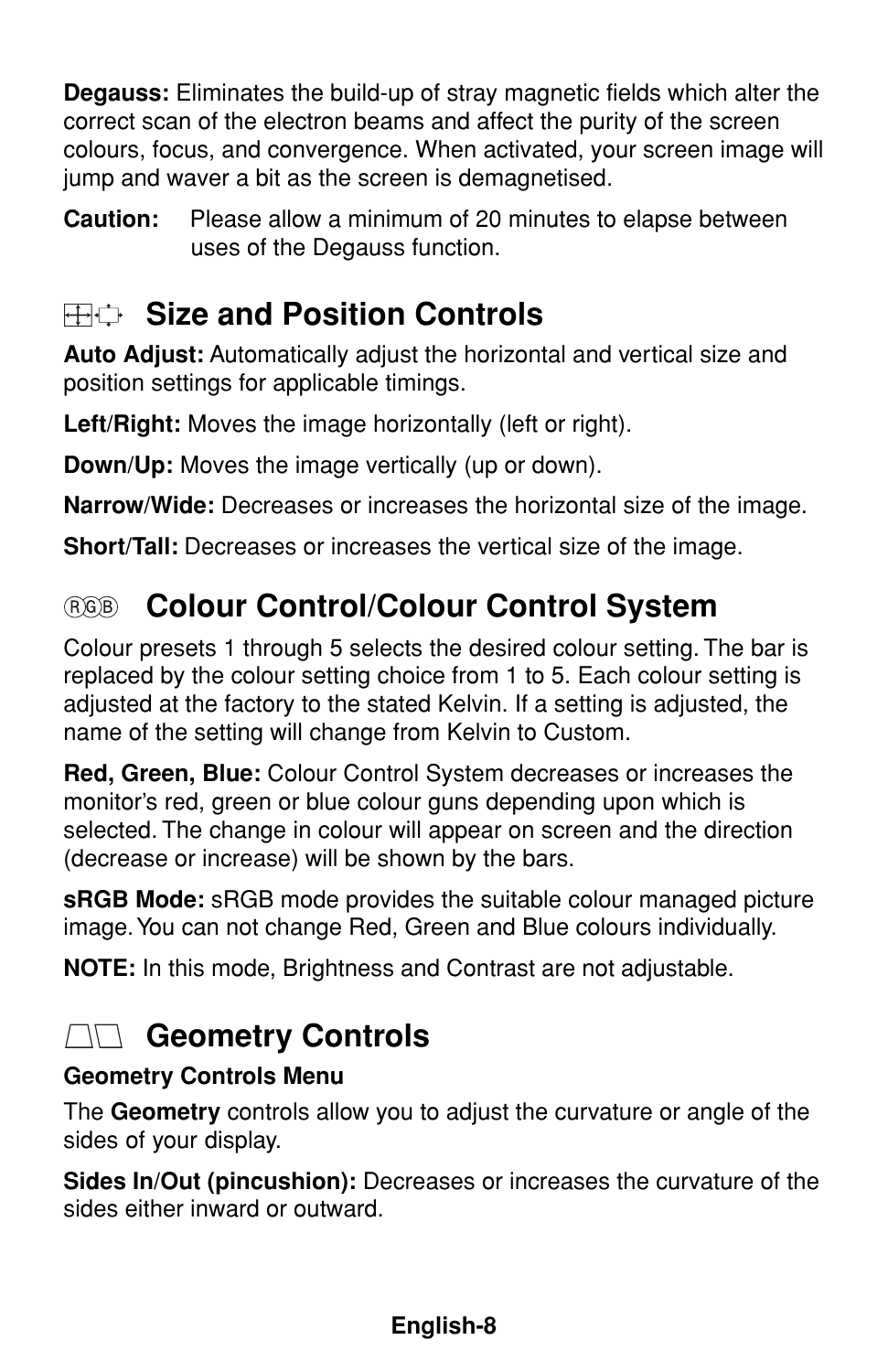**Sides Left/Right (pincushion balance):** Decreases or increases the curvature of the sides either to the left or right.

**Sides Tilt (parallelogram):** Decreases or increases the tilt of the sides either to the left or right.

**Sides Align (trapezoidal):** Decreases or increases the bottom of the screen to be the same as the top.

**Rotate (raster rotation):** Rotates the entire display clockwise or counterclockwise.

#### **Tools 1**  $\equiv$

**Moiré Canceler:** Moiré is a wavy pattern which can sometimes appear on the screen. The pattern is repetitive and superimposed as rippled images. When running certain applications, the wavy pattern is more evident than in others. To reduce moiré, adjust the level by using -/+ control buttons.

**Basic Convergence:** Aligns all three colours (R,G,B) to form a single colour (white). The purpose of this control is to ensure that a white line drawn on the screen is as crisp and clear as possible.

- Use the Horizontal control to adjust the alignment of the white lines in the up/down direction.
- Use the Vertical control to adjust the alignment of the white lines in the left/ right direction.

**Corner Correction:** Allows you to adjust the geometry of the corners of your display – Top, Top Balance, Bottom or Bottom Balance.

**Linearity:** This selection allows you to adjust the spacing of the area on the screen. The purpose of this control is to ensure that a one-inch circle is a true one-inch circle wherever it is on the screen. The best way to determine the vertical linearity is as follows:

- Draw equally spaced horizontal lines using a drawing application that has a ruler.
- Use the Vertical Balance control to adjust the lines near the top and bottom of your screen.
- Use the Vertical control to adjust the spacing between the lines near the center and top of your screen.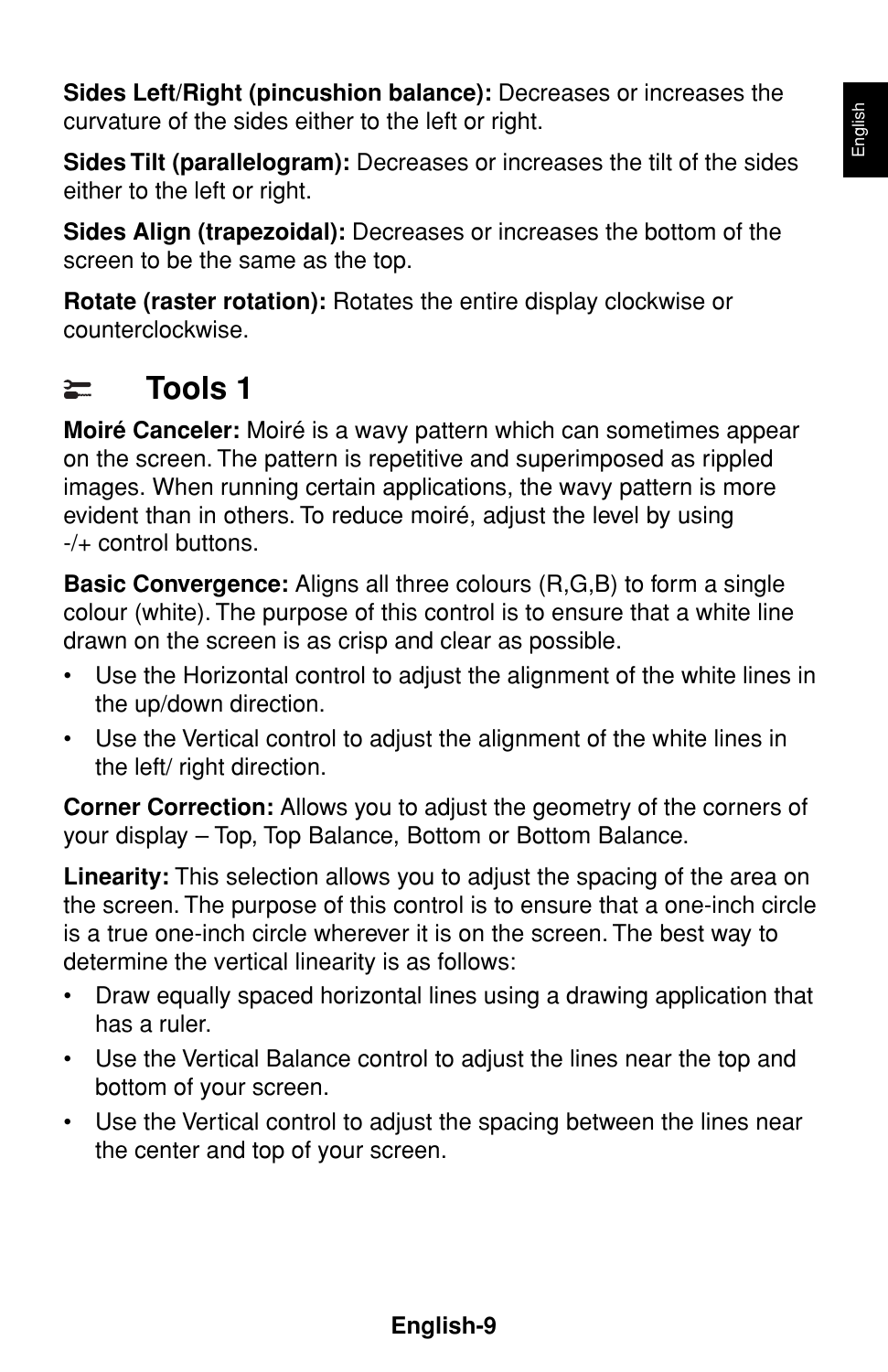**GlobalSync Control:** Eliminates picture impurities that may result from the earth's magnetic field. While in the sub-menus (GLOBALSYNC, TOP LEFT, TOP RIGHT, BOTTOM LEFT or BOTTOM RIGHT), use the –/+ control buttons to fine tune the GlobalSync corrections.

**Note:** NEC recommends that you perform GlobalSync correction while running a typical application such as a spreadsheet or text document.

**Auto Save:** The monitor automatically saves the last settings of the user controls.

**Factory Preset:** Selecting Factory Preset allows you a reset most OSM control settings back to the factory settings. A warning statement will appear to confirm that you do want to reset ALL settings. Individual settings can be reset by high-lighting the control to be reset and pressing the **RESET** button.

#### **Tools 2**  $\equiv$

**Language:** OSM controls menus are available in six languages.

**OSM Position:** You can choose where you would like the OSM controls menu to appear on your screen. Selecting OSM Position allows you to manually adjust the OSM controls menu left, right, up or down.

**OSM Turn Off:** The OSM controls menu will stay on as long as it is in use. In the OSM Turn Off sub-menu, you can select how long the monitor waits after the last touch of a button for the OSM controls menu to disappear. The preset choices are 10, 20, 30, 45, 60 and 120 seconds.

**OSM Lock Out:** This control completely locks out access to all OSM controls functions except Brightness and Contrast. When attempting to activate OSM controls while in the lock out mode, a screen will appear indicating that OSM controls are locked out. To activate the OSM Lock Out function, press PROCEED, then press ▲ and hold down simultaneously. To deactivate the OSM Lock Out, press PROCEED, then press ▲ and hold down simultaneously.

### **IPM System Off Mode:**

Enable: The IPM System works normally and all stages of energy savings are utilized.

Disable: The Off Mode of the IPM System is not used.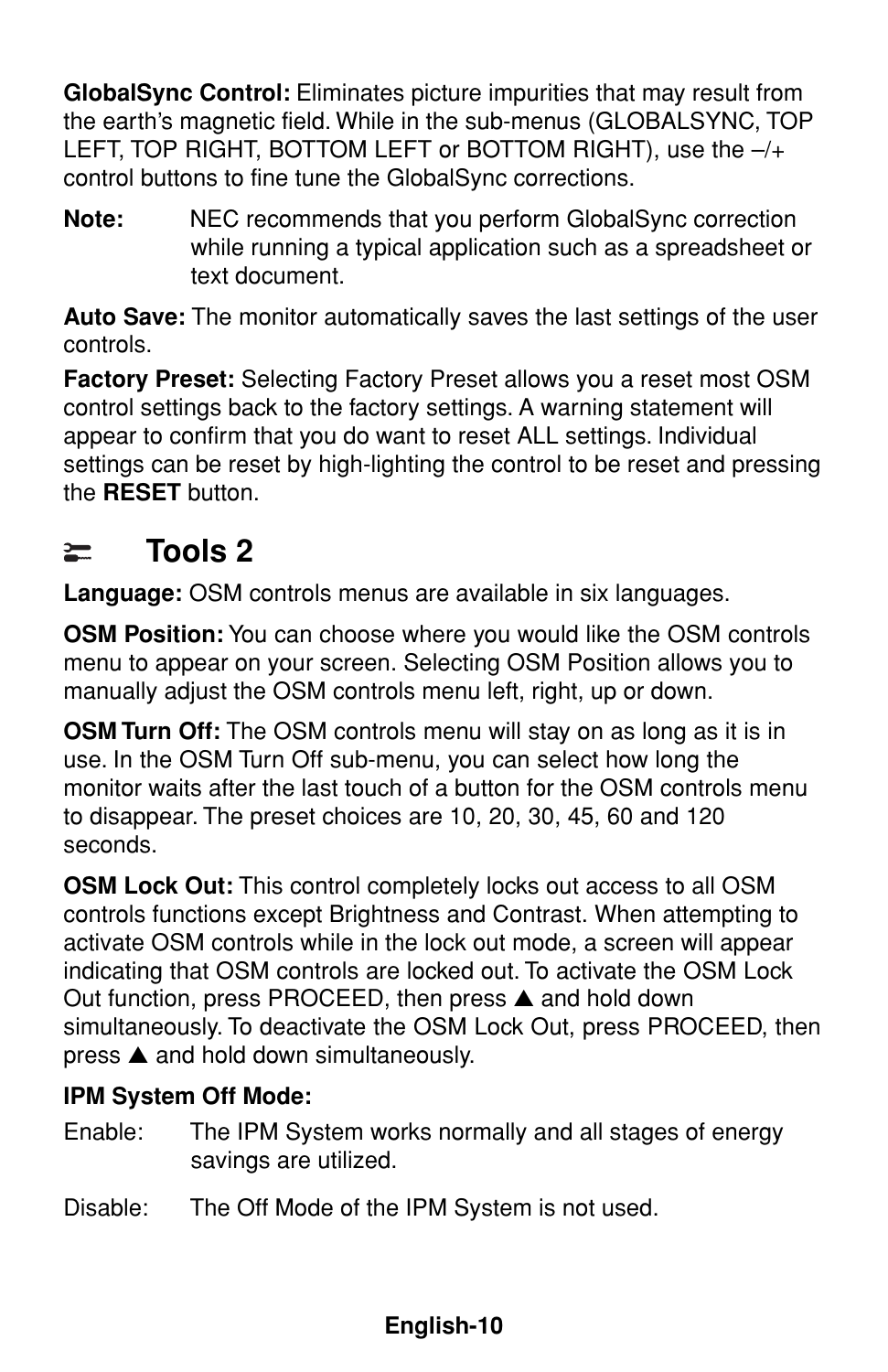**NOTE:** For standard systems and graphics boards, keep the factory setting at ENABLE.

**EdgeLock Control:** Operating your monitor at a non-standard timing may cause images to appear darker than normal or have colour distortion. Use of the EdgeLock control will adjust images to their normal state.

**Video Detect:** Selects the method of video detection when more than one computer is connected.

> **NONE:** The monitor will not search the other video input port unless the monitor is turned on.

> **FIRST DETECT:** The video input has to be switched to "FIRST DETECT" mode. When current video input signal is not present, then the monitor searches for a video signal from the other video signal input port. If the video signal is present in the other port, then the monitor switches the video source input port to the new found video source automatically. The monitor will not look for other video signals while the current video source is present.

> **LAST DETECT:** The video input has to be switched to the "LAST DETECT" mode. When the monitor is displaying a signal from the D-Sub and a new secondary source is supplied to DVI-Analog or Digital, then the monitor will automatocally switch to the new video source. When current video input signal is not present, then the monitor searches for a video signal from the other video input port.

**DVI Selection:** This function selects the DVI input mode. When the DVI selection has been changed, you must restart your computer.

**DIGITAL:** DVI digital input is available.

**ANALOG:** DVI analog input is available.

#### $\bullet$ **Information**

**Display Mode:** Indicates the current mode and frequency setting of the monitor.

**Monitor Info:** Indicates the model and serial numbers of your monitor.

**Refresh Notifier:** A message will advise you if the refresh rate of the signal being applied to the monitor by the computer is too low. For further information, please refer to your display card or system manual.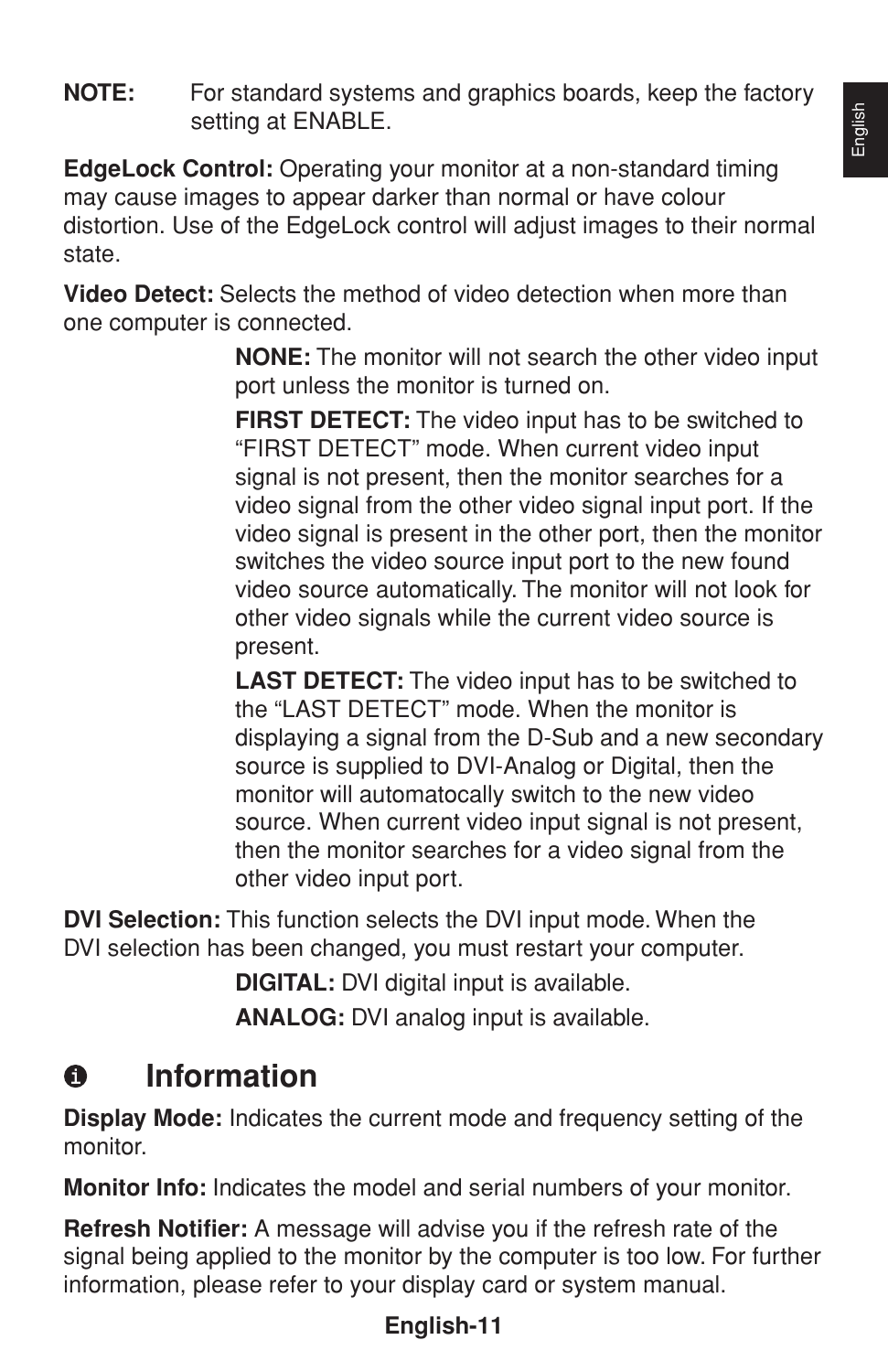### **Recommended use**

### **Safety Precautions and Maintenance:**



FOR OPTIMUM PERFORMANCE, PLEASE NOTE THE FOLLOWING WHEN SETTING UP AND USING THE MULTISYNC FP1375X COLOUR MONITOR:



- **DO NOT OPEN THE MONITOR.** There are no user serviceable parts inside and opening or removing covers may expose you to dangerous shock hazards or other risks. Refer all servicing to qualified service personnel.
- Do not spill any liquids into the cabinet or use your monitor near water.
- Do not insert objects of any kind into the cabinet slots, as they may touch dangerous voltage points, which can be harmful or fatal or may cause electric shock, fire or equipment failure.
- Do not place any heavy objects on the power cord. Damage to the cord may cause shock or fire.
- Do not place this product on a sloping or unstable cart, stand or table, as the monitor may fall, causing serious damage to the monitor.
- Keep the monitor away from high capacity transformers, electric motors and other devices such as external speakers or fans, which may create strong magnetic fields.
- If possible, position the monitor so that it is facing the east to minimize the effects of the earth's magnetic field.
- Changing the direction of the monitor while it is powered on may cause image discolouration. To correct this, turn the monitor off for 20 minutes before powering it back on.
- When operating the MultiSync FP1375X with its AC 220-240V worldwide power supply, use a power supply cord that matches the power supply voltage of the AC power outlet being used. The power supply cord you use must have been approved by and comply with the safety standards of your country. (Type H05VV-F should be used except in UK.)
- In UK, use a BS-approved power cord with molded plug having a black (5A) fuse installed for use with this monitor. If a power cord is not supplied with this monitor, please contact your supplier.

Immediately unplug your monitor from the wall outlet and refer servicing to qualified service personnel under the following conditions:

- When the power supply cord or plug is damaged.
- If liquid has been spilled, or objects have fallen into the monitor.
- If the monitor has been exposed to rain or water.
- If the monitor has been dropped or the cabinet damaged.
- If the monitor does not operate normally by following operating instructions.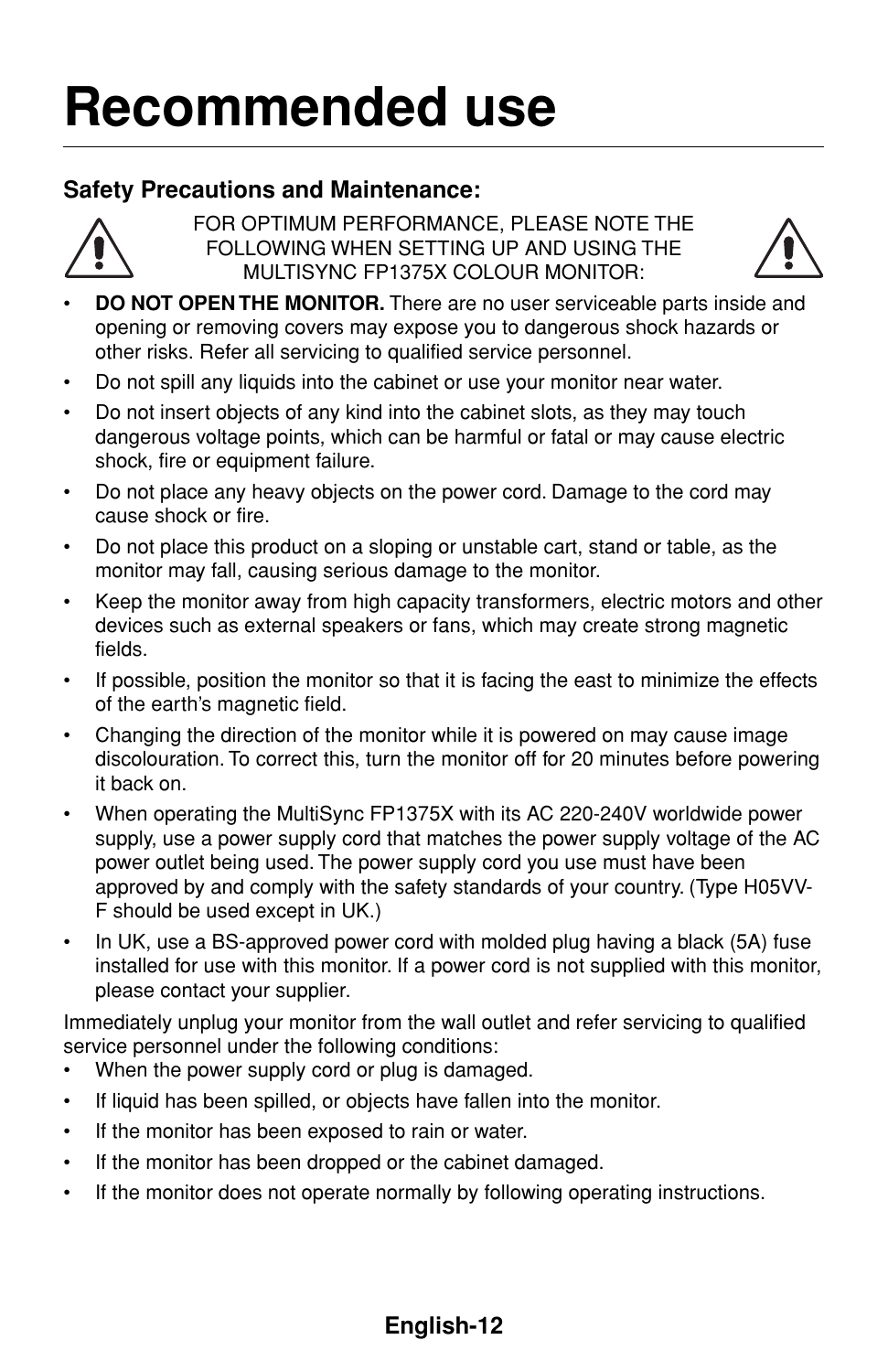

- Allow adequate ventilation around the monitor so that heat can properly dissipate. Do not block ventilated openings or place the monitor near a radiator or other heat sources. Do not put anything on top of monitor.
- The power cable connector is the primary means of detaching the system from the power supply. The monitor should be installed close to a power outlet which is easily accessible.
- Handle with care when transporting. Save packaging for transporting.



CORRECT PLACEMENT AND ADJUSTMENT OF THE MONITOR CAN REDUCE EYE, SHOULDER AND NECK FATIGUE. CHECK THE FOLLOWING WHEN YOU POSITION THE MONITOR:

- Adjust the monitor height so that the top of the screen is at or slightly below eye level. Your eyes should look slightly downward when viewing the middle of the screen.
- Position your monitor no closer than 40 cm and no further away than 70 cm from your eyes. The optimal distance is 60 cm.
- Rest your eyes periodically by focusing on an object at least 6 m away. Blink often.



- Position the monitor at a 90° angle to windows and other light sources to minimize glare and reflections. Adjust the monitor tilt so that ceiling lights do not reflect on your screen.
- If reflected light makes it hard for you to see your screen, use an anti-glare filter.
- Clean your monitor regularly. Use a lint-free, non-abrasive cloth and a nonalcohol, neutral, non-abrasive cleaning solution or glass cleaner to minimize dust.
- Adjust the monitor's brightness and contrast controls to enhance readability.
- Use a document holder placed close to the screen.
- Position whatever you are looking at most of the time (the screen or reference material) directly in front of you to minimize turning your head while you are typing.
- Get regular eye checkups.

### **Ergonomics**

To realize the maximum ergonomics benefits, we recommend the following:

- Adjust the Brightness until the background raster disappears
- Do not position the Contrast control to its maximum setting
- Use the preset Size and Position controls with standard signals
- Use the preset Colour Setting and Sides Left/Right controls
- Use non-interlaced signals with a vertical refresh rate between 75-160Hz
- Do not use primary colour blue on a dark background, as it is difficult to see and may produce eye fatigue due to insufficient contrast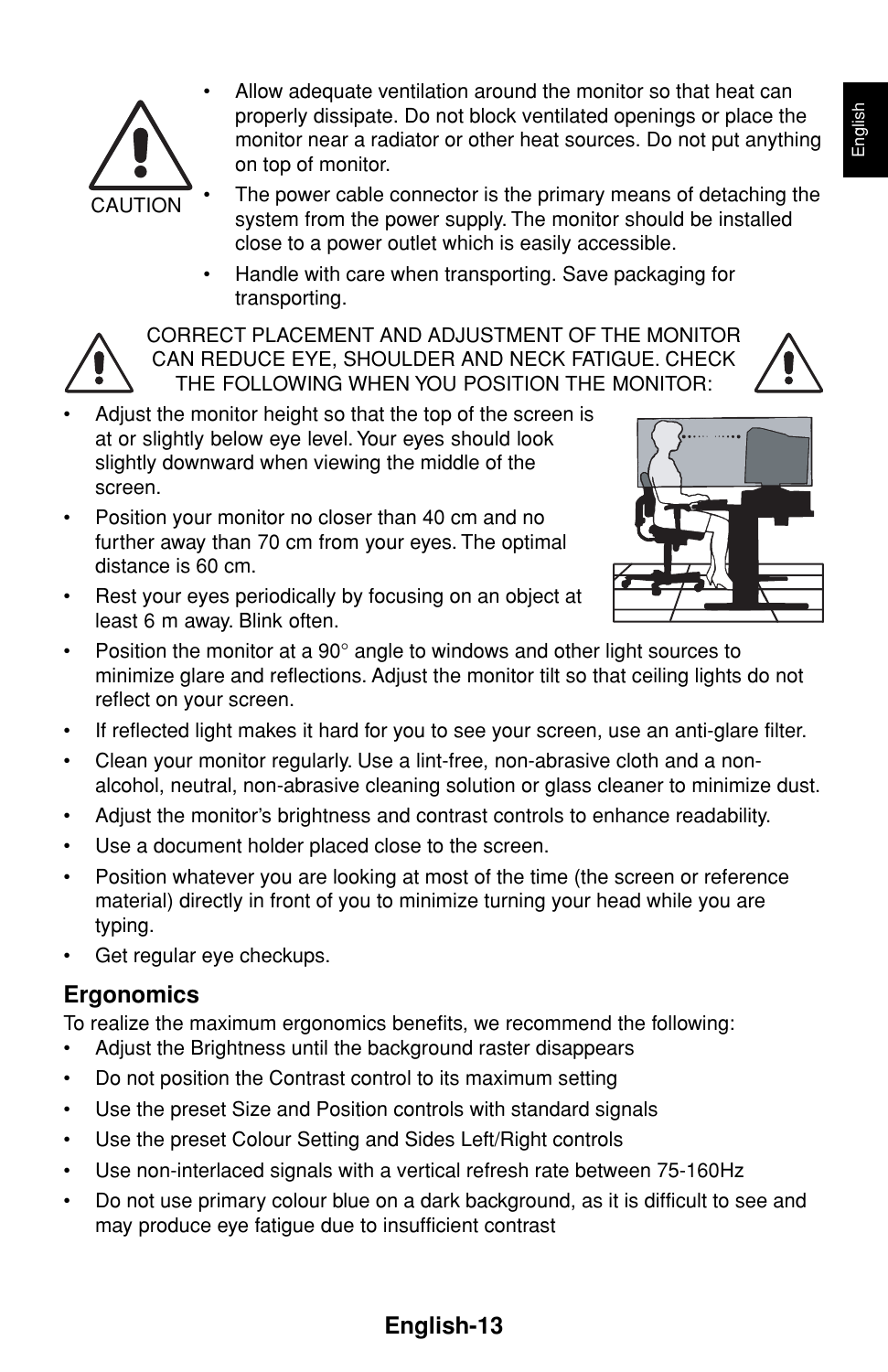## **Specifications**

| <b>Monitor Specifications</b>                                                                   | <b>MultiSync FP1375X</b>                                                                                                                                                                                                                                                            | <b>Notes</b>                                                                                                                                                                                                     |  |  |
|-------------------------------------------------------------------------------------------------|-------------------------------------------------------------------------------------------------------------------------------------------------------------------------------------------------------------------------------------------------------------------------------------|------------------------------------------------------------------------------------------------------------------------------------------------------------------------------------------------------------------|--|--|
| Diagonal:<br>Picture Tube<br>Viewable Image Size:                                               | 55 cm/22 inch<br>508 mm/20 inch                                                                                                                                                                                                                                                     | 90° deflection, 0.24 mm grill<br>pitch, medium short<br>persistence phosphor,<br>aperture grille CRT,<br>multi-layered, anti-static<br>screen coating, semi-dark-tint<br>screen and OptiClear screen<br>surface. |  |  |
| Input Signal<br>Video:<br>Sync:                                                                 | ANALOG 0.7 Vp-p/75 Ohms<br>Separate sync. TTL Level<br>Horizontal sync. Positive/Negative<br>Vertical sync. Positive/Negative<br>Composite sync. (Positive/Negative; TTL Level)<br>Sync on Green video (Positive) 0.7 Vp-p and sync Negative<br>$0.3 Vp-p$                          |                                                                                                                                                                                                                  |  |  |
| <b>Display Colours</b><br>Analog input:                                                         | Unlimited number of Colours                                                                                                                                                                                                                                                         | Depends on display card<br>used.                                                                                                                                                                                 |  |  |
| <b>Synchronization Range</b><br>Horizontal:<br>Vertical:                                        | 30 kHz to 130 kHz<br>50 Hz to 160 Hz                                                                                                                                                                                                                                                | Automatically<br>Automatically                                                                                                                                                                                   |  |  |
| <b>DVI Digital Input</b>                                                                        | TMDS, 165 MHz max. signal link                                                                                                                                                                                                                                                      |                                                                                                                                                                                                                  |  |  |
| <b>Resolutions Supported</b><br>Resolution based on horizontal and<br>vertical frequencies only | 640 x 480 @50 to 160 Hz<br>800 x 600 @50 to 160 Hz<br>1024 x 768 @50 to 144 Hz<br>1280 x 1024 @50 to 110 Hz<br>1600 x 1200 @50 to 95 Hz<br>1800 x 1350 @50 to 85 Hz<br>1800 x 1440 @50 to 80 Hz<br>1856 x 1392 @50 to 82 Hz<br>1920 x 1440 @50 to 80 Hz<br>2048 x 1536 @50 to 75 Hz | Some systems may not<br>support all modes listed.<br>NEC-Mitsubishi Electronics<br>Display cites recommended<br>resolution at 85 Hz for optimal<br>display performance.                                          |  |  |
| <b>Active Display Area</b><br>Horizontal:<br>(Factory setting)<br>Vertical:                     | 396 mm/15.6 inches<br>297 mm/11.7 inches                                                                                                                                                                                                                                            | Dependent upon signal timing<br>used, and does not include<br>border area.                                                                                                                                       |  |  |
| <b>Active Display Area</b><br>(Full scan)                                                       | 406 mm/16.0 inches<br>305 mm/12.0 inches                                                                                                                                                                                                                                            | Dependent upon signal timing<br>used, and does not include<br>border area.                                                                                                                                       |  |  |
| <b>USB</b> connection                                                                           | 1 upstream, 3 downstreams, USB Vers. 1.1 self powered hub,<br>500 mA per 1 downstream port                                                                                                                                                                                          |                                                                                                                                                                                                                  |  |  |
| <b>Power Supply</b>                                                                             | AC 100-120 / 220-240 V @ 50/60 Hz                                                                                                                                                                                                                                                   |                                                                                                                                                                                                                  |  |  |
| <b>Current Rating</b><br>Monitor:<br>Monitor + USB Hub:                                         | 1.40 A @ 100-120 V, 0.70 A @ 220-240 V<br>1.60 A @ 100-120 V, 0.75 A @ 220-240 V                                                                                                                                                                                                    |                                                                                                                                                                                                                  |  |  |
| Dimensions                                                                                      | 495 mm (W) x 494 mm (H) x 473 mm (D)<br>19.5 inches (W)x 19.4 inches (H)x 18.6 inches (D)                                                                                                                                                                                           |                                                                                                                                                                                                                  |  |  |
| Weight                                                                                          | 29.7 kg<br>65.5 lbs                                                                                                                                                                                                                                                                 |                                                                                                                                                                                                                  |  |  |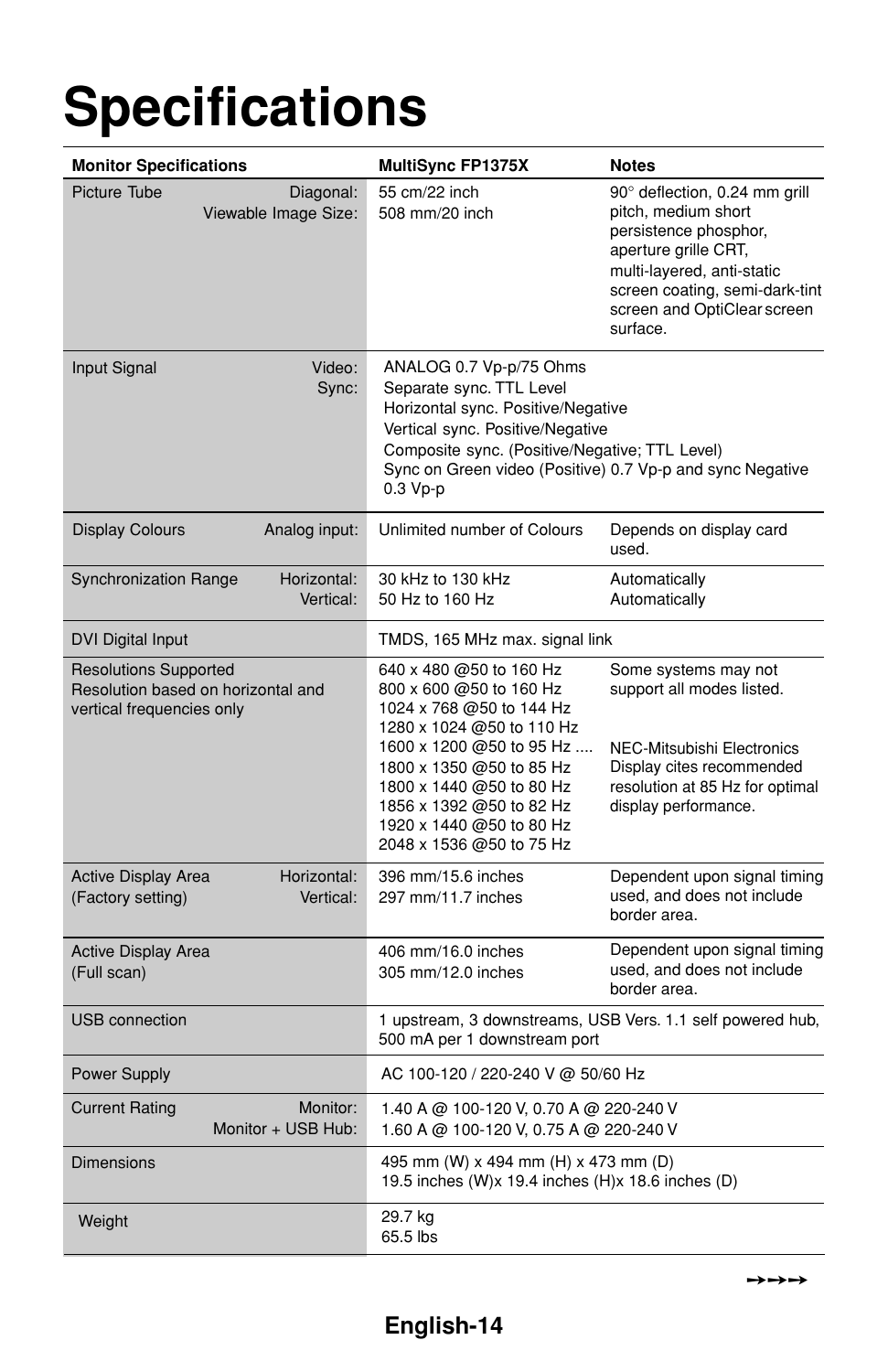| <b>Monitor Specifications</b>       | <b>MultiSync FP1375X</b> | <b>Notes</b> |  |
|-------------------------------------|--------------------------|--------------|--|
| <b>Environmental Considerations</b> |                          |              |  |
| Operating Temperature:              | +10 °C to +35 °C         |              |  |
| Humidity:                           | 30% to 80%               |              |  |
| Altitude:                           | 0 to 3,000 m             |              |  |
| Storage Temperature:                | $-20$ °C to $+60$ °C     |              |  |
| Humidity:                           | 10% to 90%               |              |  |
| Altitude:                           | 0 to 13.700 m            |              |  |
|                                     |                          |              |  |

**NOTE:** Technical specifications are subject to change without notice.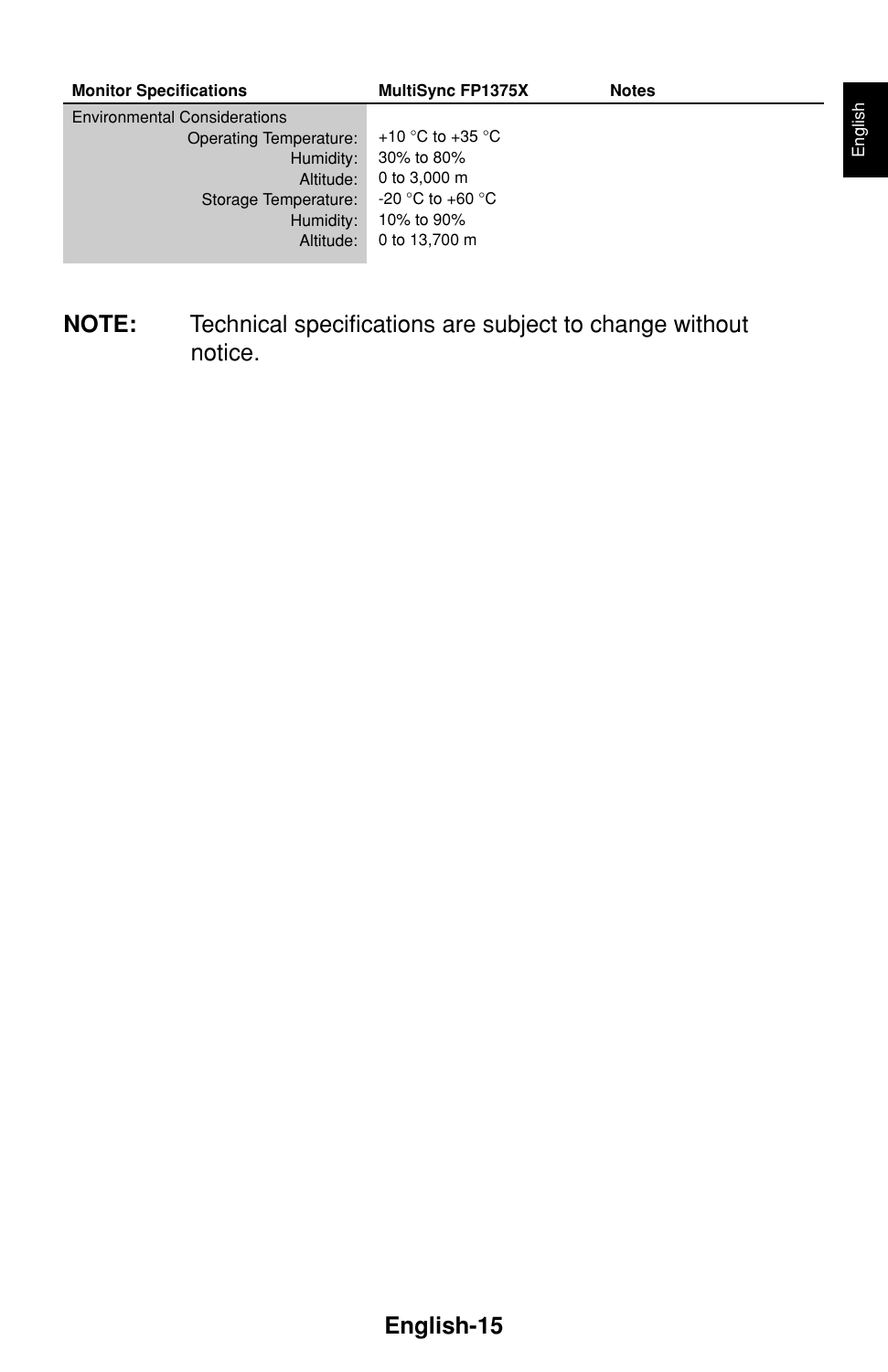### **Features**

**Flat Aperture Grille CRT:** Delivers an unparalleled viewing experience with a virtually flat image, eliminating distortion and reducing glare so that what you see on-screen is what you get on your printed output. The striped phosphor alignment of the CRT delivers superior vertical definition with improved bright-ness for more uniform image contrast.

**OptiClear Screen Surface:** Reduces reflection and glare and increases contrast without sacrificing focus level, clarity or brightness. Along with the flat square technology CRT, a high contrast screen with 0.24 mm grille pitch delivers crisp, clean text and graphics.

**Dual Dynamic Beam Focus:** Provides precise, continuous focus adjustments of the electron beams and optimum image quality, even to the far edges of the screen.

**Colour Control System:** Allows you to change between five colour settings on your display to match your personal preference.

**OSM (On-Screen Manager) Controls:** Allows you to quickly and easily adjust all elements of your screen image via simple to use on-screen menus.

**ErgoDesign Features:** Enhances human ergonomics to improve the working environment, protect the health of the user and save money. Examples include OSM controls for quick and easy image adjustments, tilt/swivel base for pre-ferred angle of vision and compliance with MPRII guidelines for lower emissions.

**Plug and Play:** The Microsoft® solution with the Windows® 95/98/2000/Me operating system facilitates setup and installation by allowing the monitor to send its capabilities (such as screen size and resolutions supported) directly to your computer, automatically optimizing display performance.

**IPM (Intelligent Power Manager) System:** Provides innovative powersaving methods that allow the monitor to shift to a lower power consumption level when on but not in use, saving two-thirds of your monitor energy costs, reducing emissions and lowering the air conditioning costs of the workplace.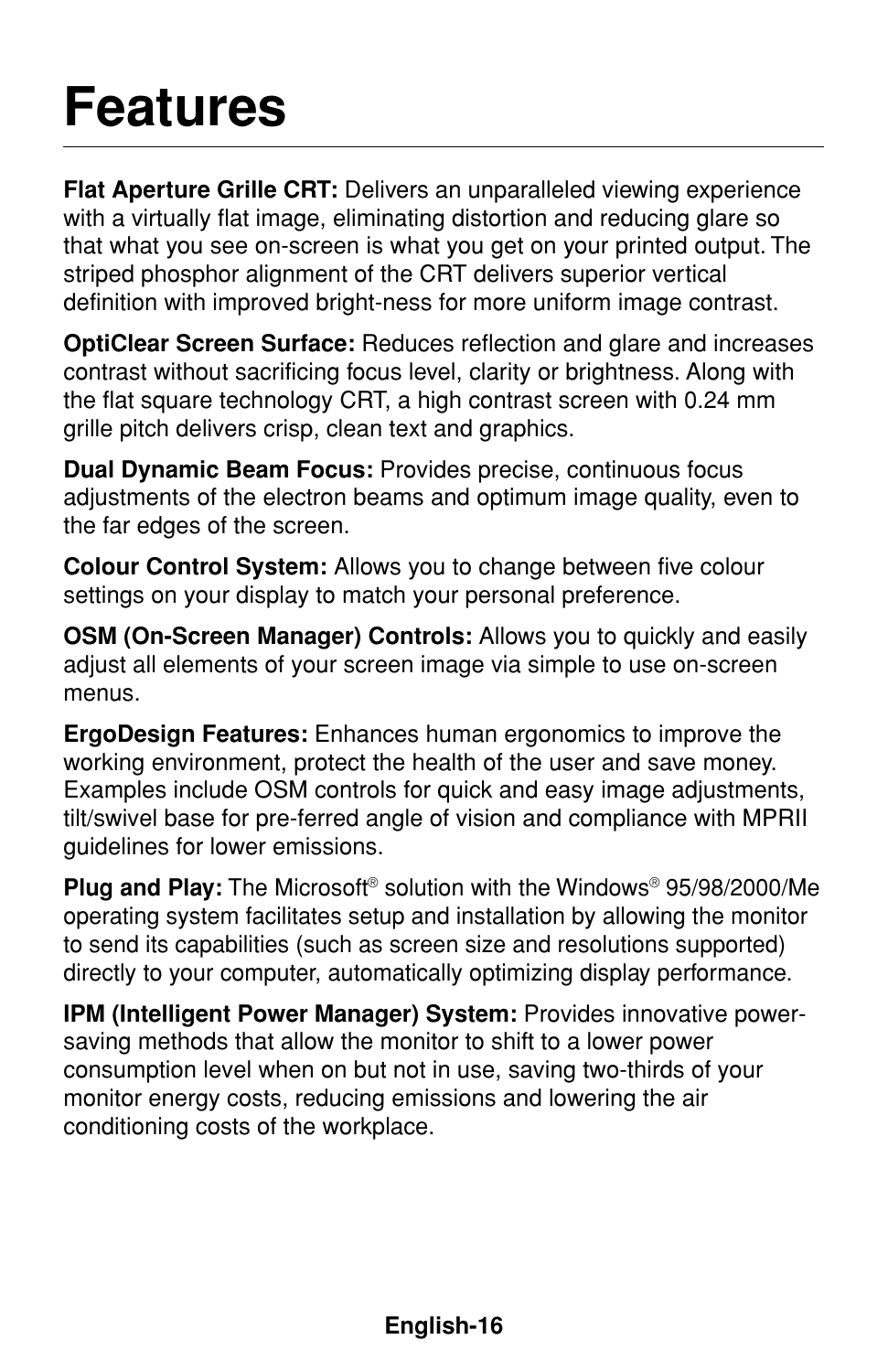**Reduced Magnetic Field Technology:** Reduces magnetic and alternating electric field emissions and static electricity, addressing ergonomic concerns regarding potential risks from extended computer monitor use.

**Multiple Frequency Technology:** Automatically adjusts monitor to the display card's scanning frequency, thus displaying the resolution required.

**FullScan Capability:** Allows you to use the entire screen area in most resolutions, significantly expanding image size.

**GlobalSync /Corner Purity Control:** NEC 's unique design automatically eliminates picture impurities that may result from stray magnetic fields (including the earth 's permanent magnets,etc.) and now allows you to easily adjust impurities in the four corners of your monitor.

**Convergence Control:** Allows you to adjust the horizontal and vertical convergence ensure that a white line drawn on the screen is as crisp and clear as possible.

**Auto Adjust:** Allows you to easily and quickly adjust and position for non-preset timing.

**USB HUB:** Self-powered hub with one upstream port and three downstream ports.

**DVI-I:** Allows you to input from digital and analog interface.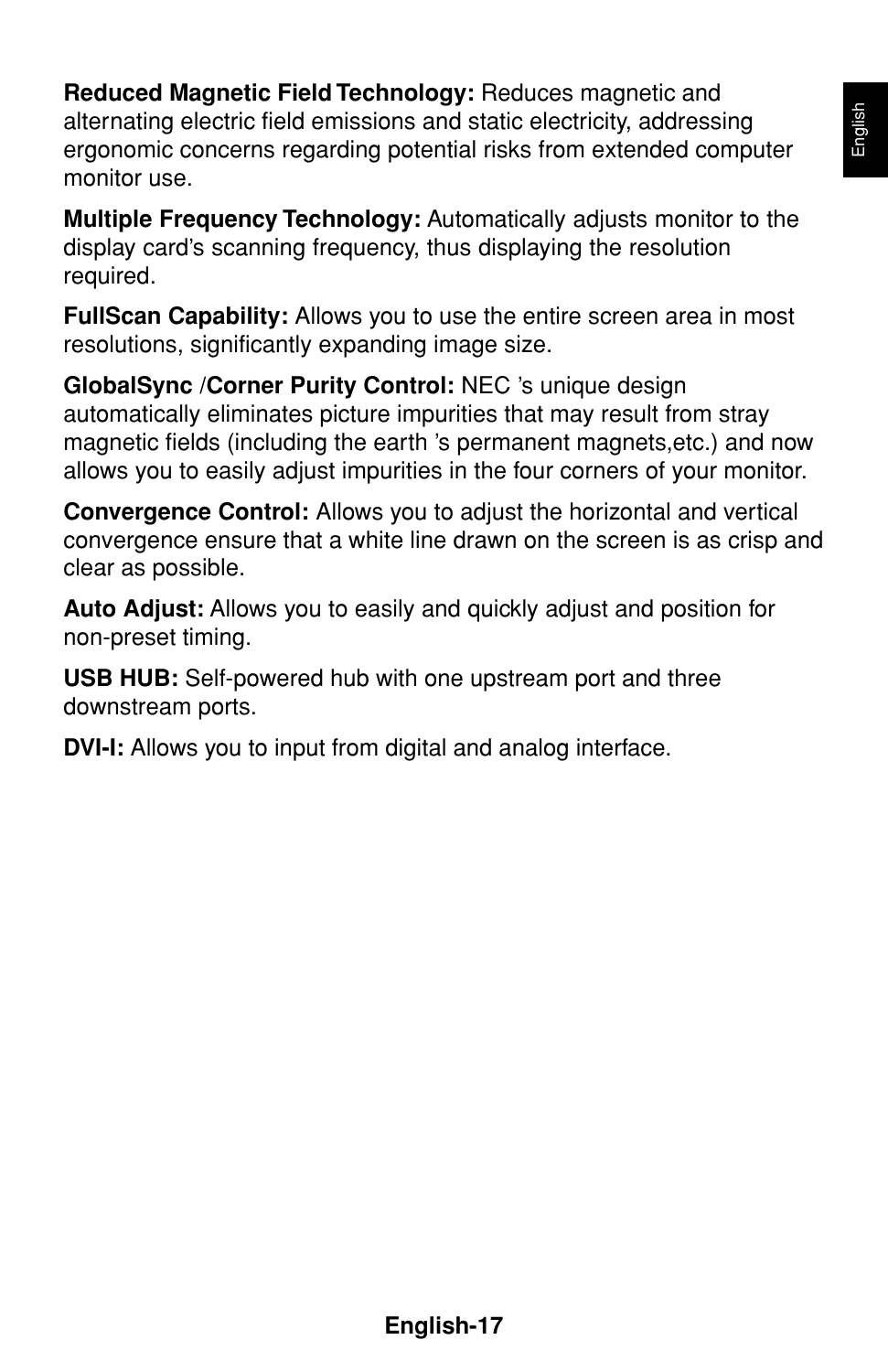# **Monitor Troubleshooting**

### **No picture**

- Display card should be completely seated in its slot.
- Power Button and computer power switch should be in the ON position.
- Signal cable should be completely connected to display card/ computer.
- Check connector for bent or pushed-in pins.

### **Image is scrolling or unstable**

- Signal cable should be completely attached to the computer.
- Check pin assignments and signal timings of the monitor and your display card with respect to recommended timings and pin assignments.
- If the Macintosh cable adapter is used, check for proper connection or make sure the display card is Macintosh compatible and that the card is properly seated in the computer.

### **LED on monitor is not lit (no green or orange colour can be seen)**

• Power Switch should be in the ON position and power cord should be connected.

### **Picture is fuzzy or colour looks blotchy**

- If the picture is fuzzy, adjust the Moiré Canceler control. If the colour looks blotchy, adjust the Brightness,Contrast or GlobalSync controls, or use the EdgeLock control to change modes.
- Access the Degauss Control through OSM controls. Activate the Degauss Control.

### **Picture bounces or a wavy pattern is present in the picture**

Move electrical devices that may be causing electrical interference away from the monitor.

### **Edges of the display image are not square**

- Use the OSM Geometry Controls to straighten the edges.
- If possible, position the front of the monitor facing east.

**CAUTION:** A minimum interval of 20 minutes should elapse before the Degauss Control is used a second time when not switching between modes.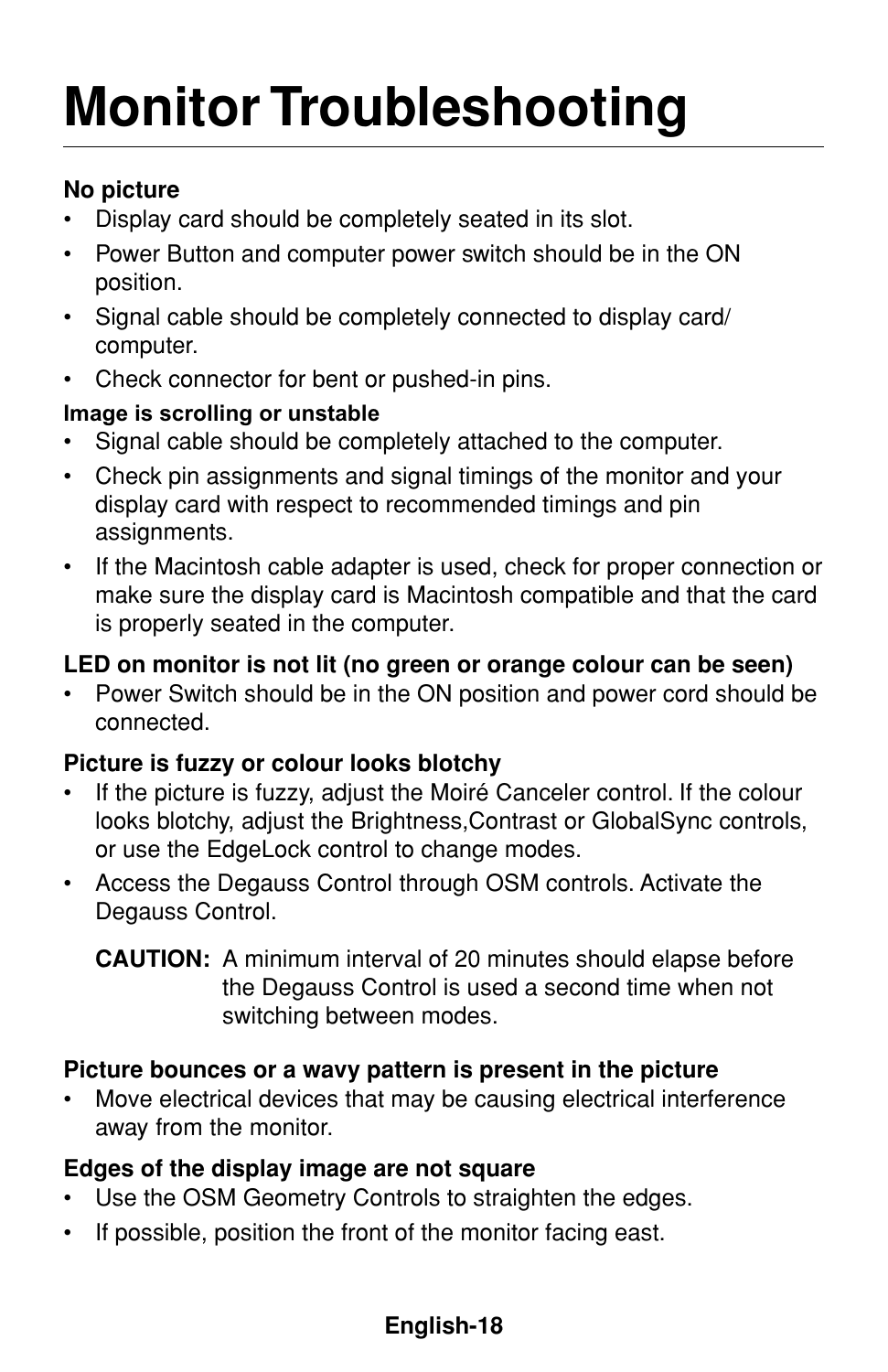### **Display image is not centered, too small, or too large**

Use the OSM Size and Position Controls to adjust the image.

### **Thin horizontal lines appear on your screen**

• Thin horizontal lines are normal for an aperture grille CRT and are not a malfunction. These are shadows from the damper wires used to stabilize the aperture grille and are most noticeable when the screen's background is light (usually white).

### **Black vertical lines are visible on the screen**

- Thin vertical black lines on one or both sides of the screen. This minor condition is caused by grille element overlap which can occur during shipping.
- Position an open white window over the affected area of the screen and maximize the brightness and contrast controls. This will cause localized heating of the overlap which will clear in a few minutes. Be sure to readjust the brightness and contrast controls back to the normal viewing level after this procedure.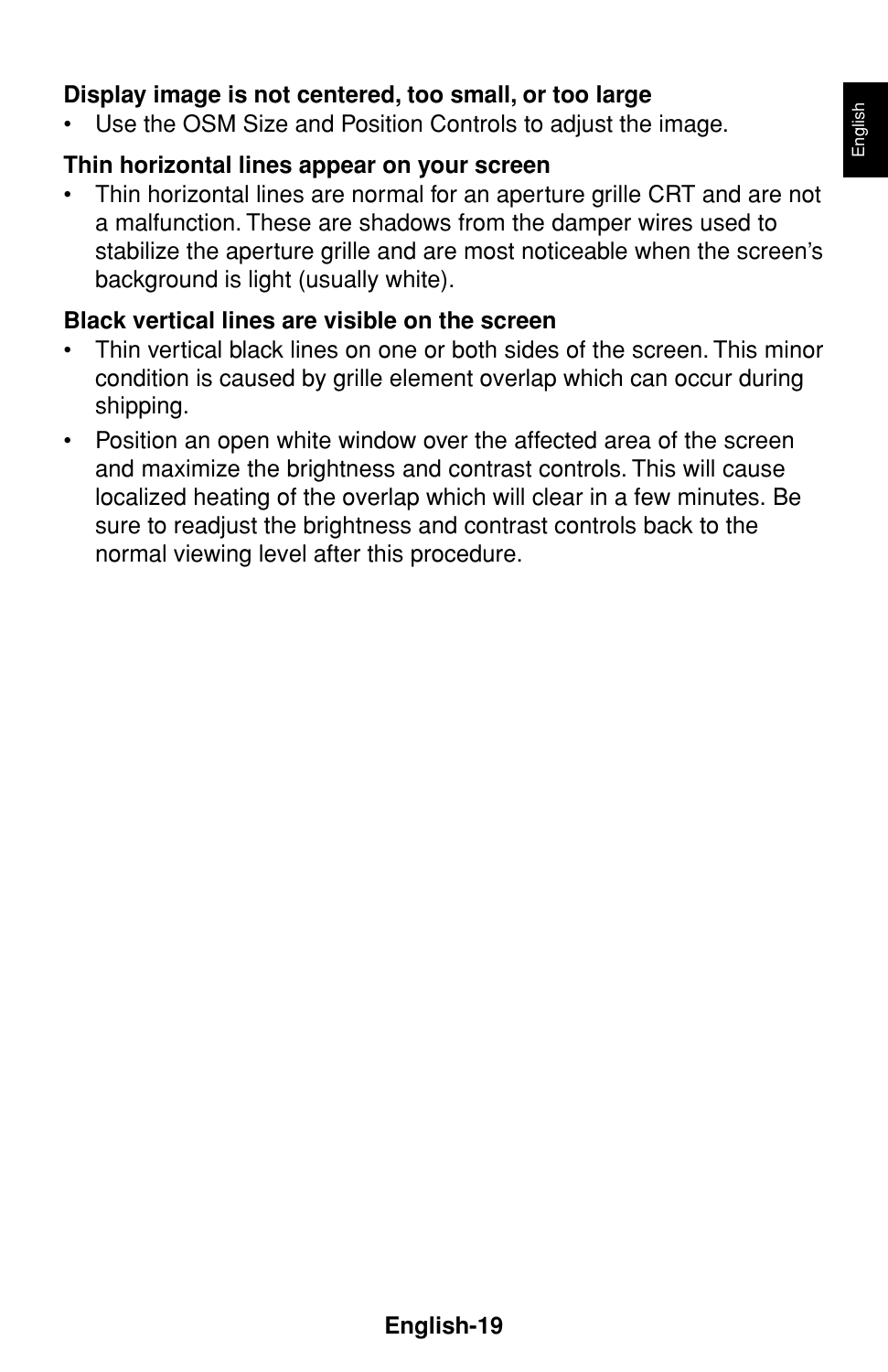# **TCO'99**

Congratulations! You have just purchased a TCO'99 approved and labeled product! Your choice has provided you with a product developed for professional use. Your purchase has also contributed to reducing the burden on the environment and also to the further development of environmentally adapted electronics products.



### **Why do we have environmentally labelled computers?**

In many countries, environmental labelling has become an established method for encouraging the adaptation of goods and services to the environment. The main problem, as far as computers and other electronics equipment are concerned, is that environmentally harmful substances are used both in the products and during the manufacturing. Since it has not been possible for the majority of electronics equipment to be recycled in a satisfactory way, most of these potentially damaging substances sooner or later enter Nature.

There are also other characteristics of a computer, such as energy consumption levels, that are important from the viewpoints of both the work (Internal) and natural (external) environments. Since all methods of conventional electricity generation have a negative effect on the environment (acidic and climate-influencing emissions, radioactive waste, etc.), it is vital to conserve energy. Electronics equipment in offices consume an enormous amount of energy since they are often left running continuously.

### **What does labelling involve?**

This product meets the requirements for the TCO'99 scheme which provides for international and environmental labelling of personal computers. The labelling scheme was developed as a joint effort by the TCO (The Swedish Confederation of Professional Employees), Svenska Naturskyddsforeningen (The Swedish Society for Nature Conservation) and Statens Energimyndighet (The Swedish National Energy Administration).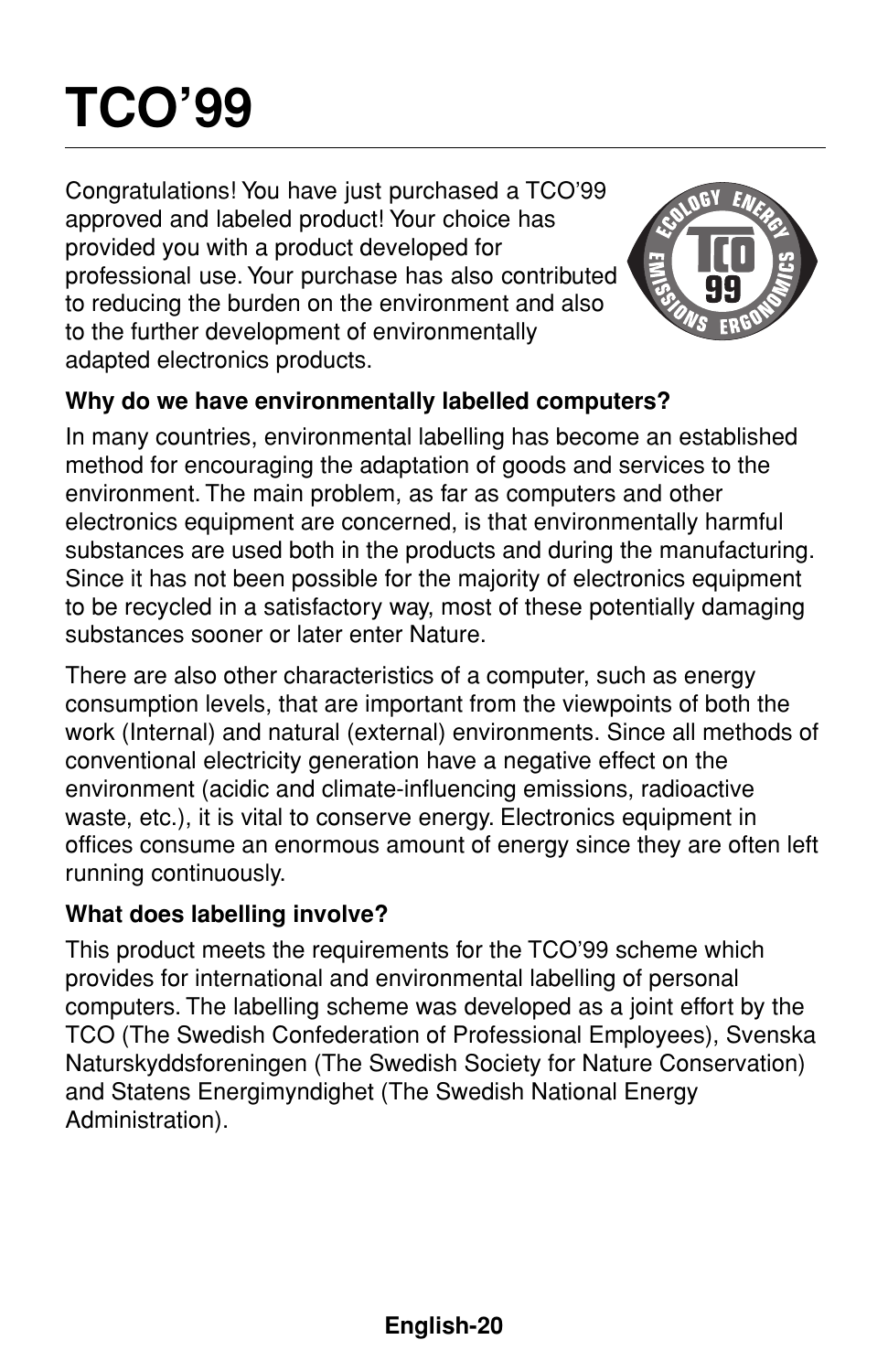The requirements cover a wide range of issues: environment, ergonomics, usability, emission of electrical and magnetic fields, energy consumption and electrical and fire safety.

The environmental demands concern restrictions on the presence and use of heavy metals, brominated and chlorinated flame retardants, CFCs (freons) and chlorinated solvents, among other things. The product must be prepared for recycling and the manufacturer is obliged to have an environmental plan which must be adhered to in each country where the company implements its operational policy. The energy requirements include a demand that the computer and/or display, after a certain period of inactivity, shall reduce its power consumption to a lower level in one or more stages. The length of time to reactivate the computer shall be reasonable for the user.

Labelled products must meet strict environmental demands, for example, in respect of the reduction of electric and magnetic fields, physical and visual ergonomics and good usability.

### **Environmental Requirements**

#### Flame retardants

Flame retardants are present in printed circuit boards, cables, wires, casings and housings. In turn, they delay the spread of fire. Up to thirty percent of the plastic in a computer casing can consist of flame retardant substances. Most flame retardants contain bromine or chloride and these are related to another group of environmental toxins, PCBs, which are suspected to give rise to severe health effects, including reproductive damage in fisheating birds and mammals, due to the bioaccumulative\* processes. Flame retardants have been found in human blood and researchers fear that disturbances in foetus development may occur.

TCO' 99 demand requires that plastic components weighing more than 25 grams must not contain flame retardants with organically bound chlorine and bromine. Flame retardants are allowed in the printed circuit boards since no substitutes are available.

#### **Lead\*\***

Lead can be found in picture tubes, display screens, solders and capacitors. Lead damages the nervous system and in higher doses, causes lead poisoning.

TCO' 99 requirement permits the inclusion of lead since no replacement has yet been developed.